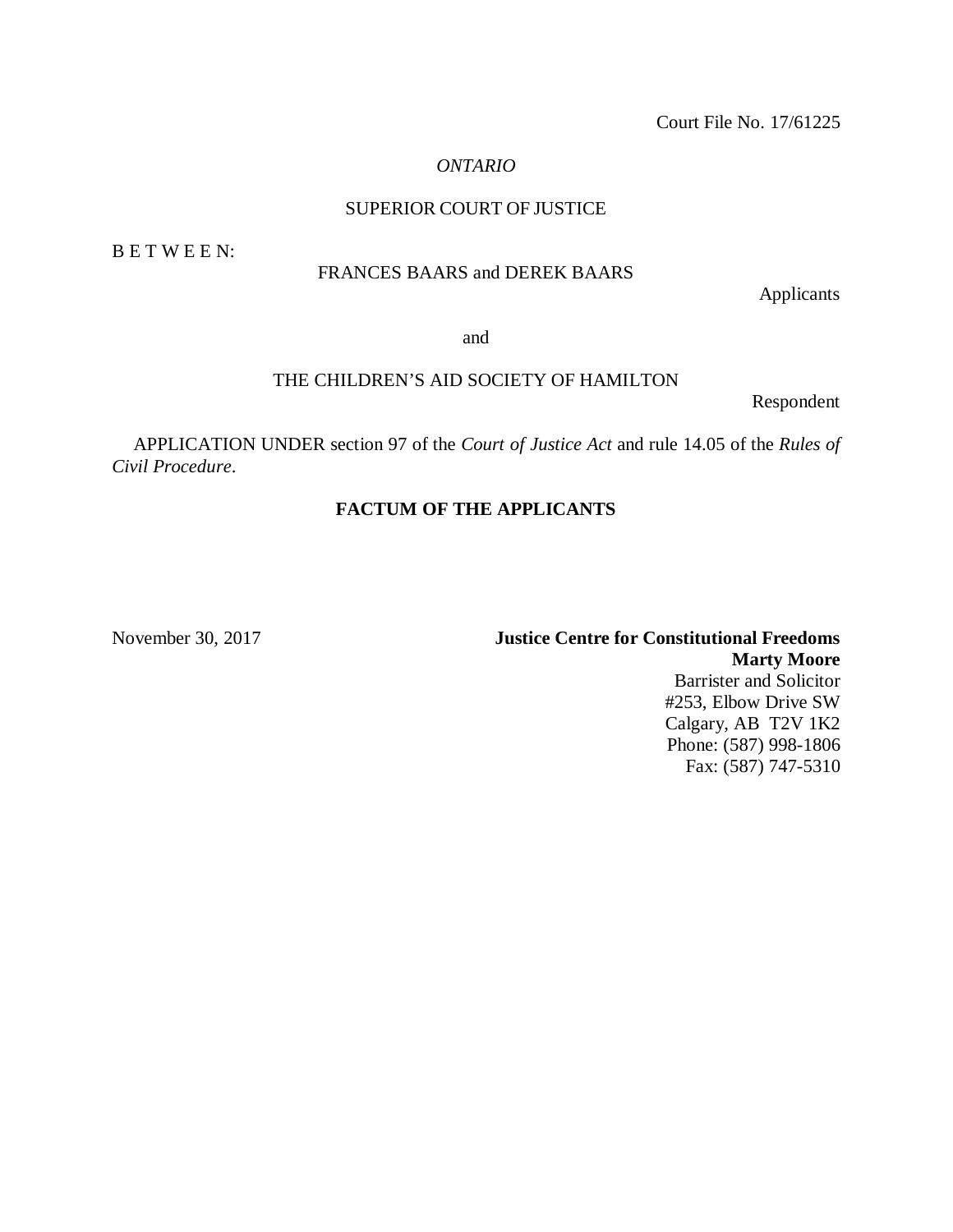TO James Wood The Children's Aid Society of Hamilton 26 Arrowsmith Road Hamilton, Ontario L8E 4H8 Facsimile: (905) 572-7446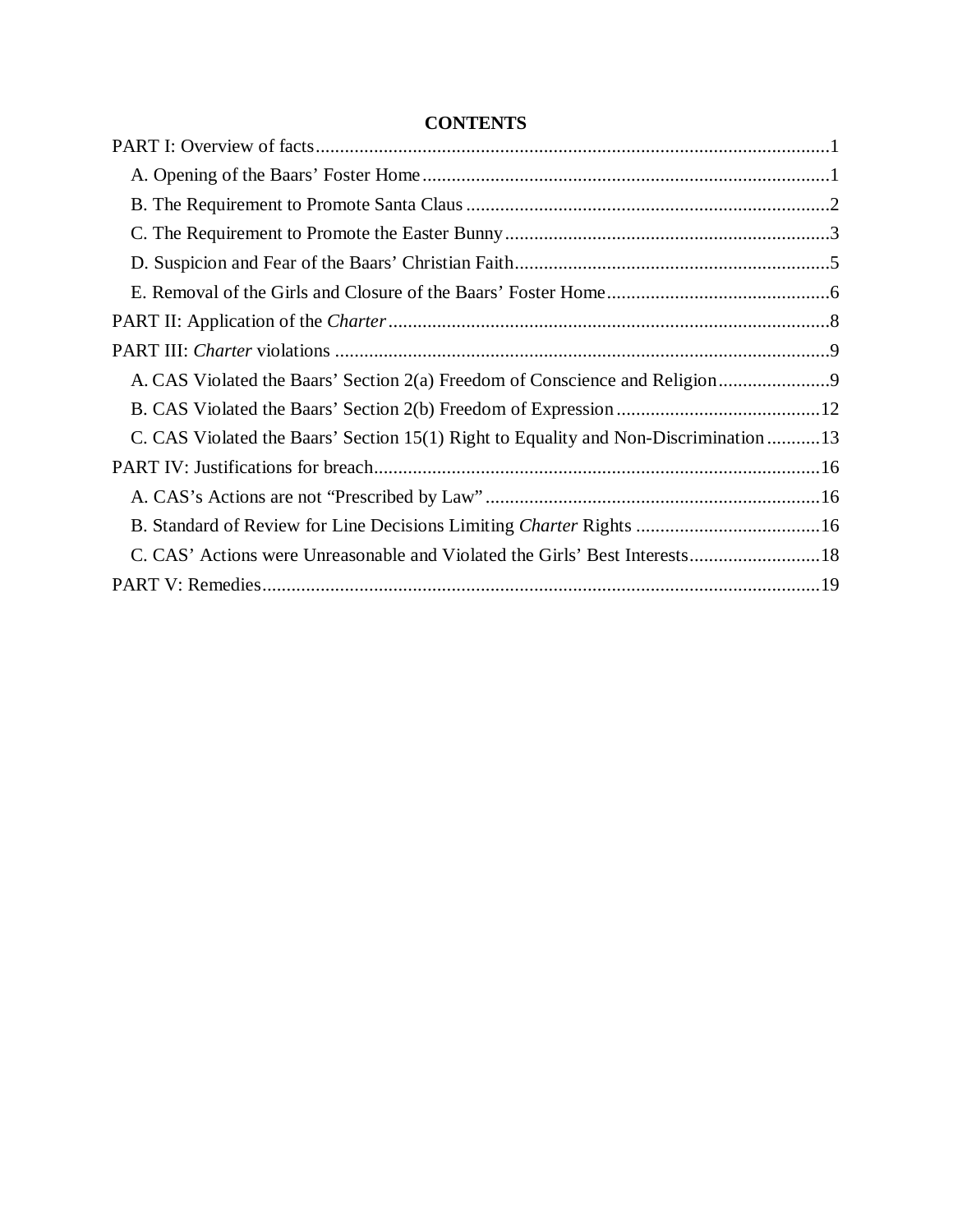#### **PART I: Overview of facts**

<span id="page-3-0"></span>1. Derek and Frances Baars (collectively, the "Baars") are a young couple who have been married since 20[1](#page-3-2)0, but have been unable to conceive.<sup>1</sup> They hold sincere religious beliefs based on their shared Christian faith. Frances is an experienced nanny, babysitter and homemaker, holding a degree in Early Childhood Education from Conestoga College. Derek is a candidate to serve as a pastor within the Reformed Presbyterian Church of North America.<sup>[2](#page-3-3)</sup>

2. The Children's Aid Society of Hamilton ("CAS") is a provincial statutory delegate as a "children's aid society" pursuant to the *Child and Family Services Act* (the "*Act*"), *[3](#page-3-4)* and is funded by the Ontario Government.<sup>[4](#page-3-5)</sup>

### <span id="page-3-1"></span>**A. Opening of the Baars' Foster Home**

3. On May 29, 201[5](#page-3-6), the Baars applied to open a foster home with CAS.<sup>5</sup> There was, and continues to be, an ongoing need in the Hamilton area for more foster parents.<sup>[6](#page-3-7)</sup>

4. In July 2015, the Baars successfully completed CAS's Parent Resources for Information, Development and Education ("PRIDE") training.<sup>[7](#page-3-8)</sup> During this training, the Baars proactively disclosed that, based on their religious beliefs, they do not celebrate Halloween or promote Santa Claus or the Easter Bunny, as they do not want to lie to children.<sup>[8](#page-3-9)</sup> The Baars were assured that as foster parents, they would not be expected to do anything that contradicted their beliefs.<sup>[9](#page-3-10)</sup>

<span id="page-3-2"></span><sup>&</sup>lt;sup>1</sup> Affidavit of Frances Baars, sworn April 10, 2017 ("Baars Affidavit") para 4, CAR Vol 1, Tab 3, p 14.

<span id="page-3-3"></span><sup>2</sup> Baars Affidavit, paras 2-3, CAR Vol 1, Tab 3, p 14.

<span id="page-3-4"></span><sup>&</sup>lt;sup>3</sup> RSO 1990 c C11. See also Baars Affidavit, para 5, CAR Vol 1, Tab 3, p 14.

<span id="page-3-5"></span><sup>4</sup> Baars Affidavit, para 5, CAR Vol 1, Tab 3, p 14.

<span id="page-3-6"></span><sup>5</sup> Baars Affidavit, para 5, CAR Vol 1, Tab 3, p 14.

<span id="page-3-7"></span><sup>6</sup> Baars Affidavit, para 6, CAR Vol 1, Tab 3, p 15; see also Hamilton News article, Jan. 13, 2017, CAR Vol 1, Tab 3(C), p 168.

<span id="page-3-8"></span><sup>7</sup> Baars Affidavit, para 7, CAR Vol 1, Tab 3, p 15.

<span id="page-3-9"></span><sup>8</sup> Baars Affidavit, para 7, CAR Vol 1, Tab 3, p 15.

<span id="page-3-10"></span><sup>9</sup> Baars Affidavit, para 7, CAR Vol 1, Tab 3, p 15.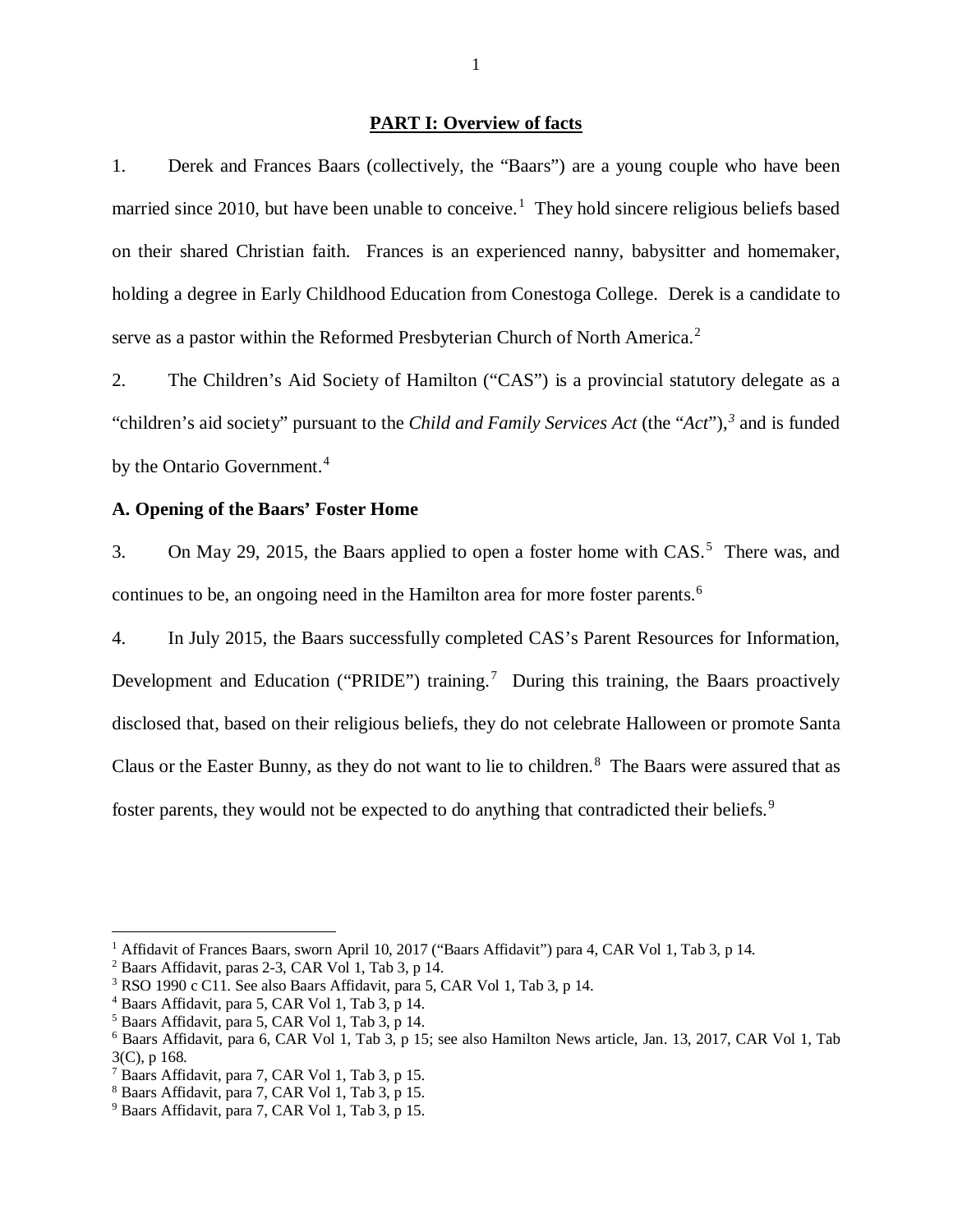5. This assurance was further clarified in emails between the Baars and their CAS worker in November 2015.[10](#page-4-1) Contrary to the Affidavit of Tracey Lindsay, which claims that the Baars stated their position in response to a conflict with their foster girls' traditions<sup>[11](#page-4-2)</sup>, the Baars forthrightly shared their beliefs with CAS before they were approved as foster parents. In its own SAFE Homestudy Report on the Baars, completed on December 11, 2015, CAS specifically noted the Baars' religious beliefs and objections to Halloween, Santa Claus and the Easter Bunny, stating:

The Baars are Protestant (Free Reformed) and their beliefs are a major part of their lives. They do not celebrate holidays such as Christmas or Easter as others do. They understand that most of Canadian society does celebrate these so the child will not be isolated from that. **They do not endorse Santa Claus or the Easter Bunny as they do not wish to lie to children**. They are willing to give the children chocolate at Easter if the parents wish that they do so. They would also assist a child making Christmas gifts for their loved ones and would purchase gifts for them. However, they will be told who is giving the gifts. Frances' family does celebrate Christmas with gifts but usually closer to New Years and the children would be involved in that. They celebrate Canadian holidays such as Thanksgiving, but not Halloween.<sup>[12](#page-4-3)</sup>

This report concluded with CAS' recommendation that the Baars "be approved for Foster Care".<sup>[13](#page-4-4)</sup>

6. On December 17, 2015, the Baars entered into a "Foster Parent(s) – Society Service Agreement" with CAS. One day later, on December 18, 2015, CAS placed two sisters from the same biological family, ages three and four, (the "girls") with the Baars.<sup>[14](#page-4-5)</sup>

# <span id="page-4-0"></span>**B. The Requirement to Promote Santa Claus**

7. Immediately after the girls were placed with the Baars, CAS began taking issue with the fact that the Baars do not promote Santa Claus. On December 23, 2015, CAS workers Jessica MacKenzie and Tracey Lindsay met to discuss this issue. Ms. MacKenzie expressed: "shouldn't

 $10$  Emails dated November 24, 2015, CAR Vol 1, Tab 5(D), pp 215-16.  $\overline{a}$ 

<span id="page-4-2"></span><span id="page-4-1"></span><sup>&</sup>lt;sup>11</sup> Affidavit of Tracey Lindsay, dated April 18, 2017 ("Lindsay Affidavit") para 15, CAR Vol 1, Tab 4, p 201.

<span id="page-4-3"></span><sup>&</sup>lt;sup>12</sup> SAFE Homestudy Report, December 11, 2015, CAR Vol 1, Tab 3(D), p 174 [emphasis added].

<span id="page-4-4"></span><sup>13</sup> Ibid at p 182.

<span id="page-4-5"></span><sup>&</sup>lt;sup>14</sup> Baars Affidavit, para 9, CAR Vol 1, Tab 3, p 15.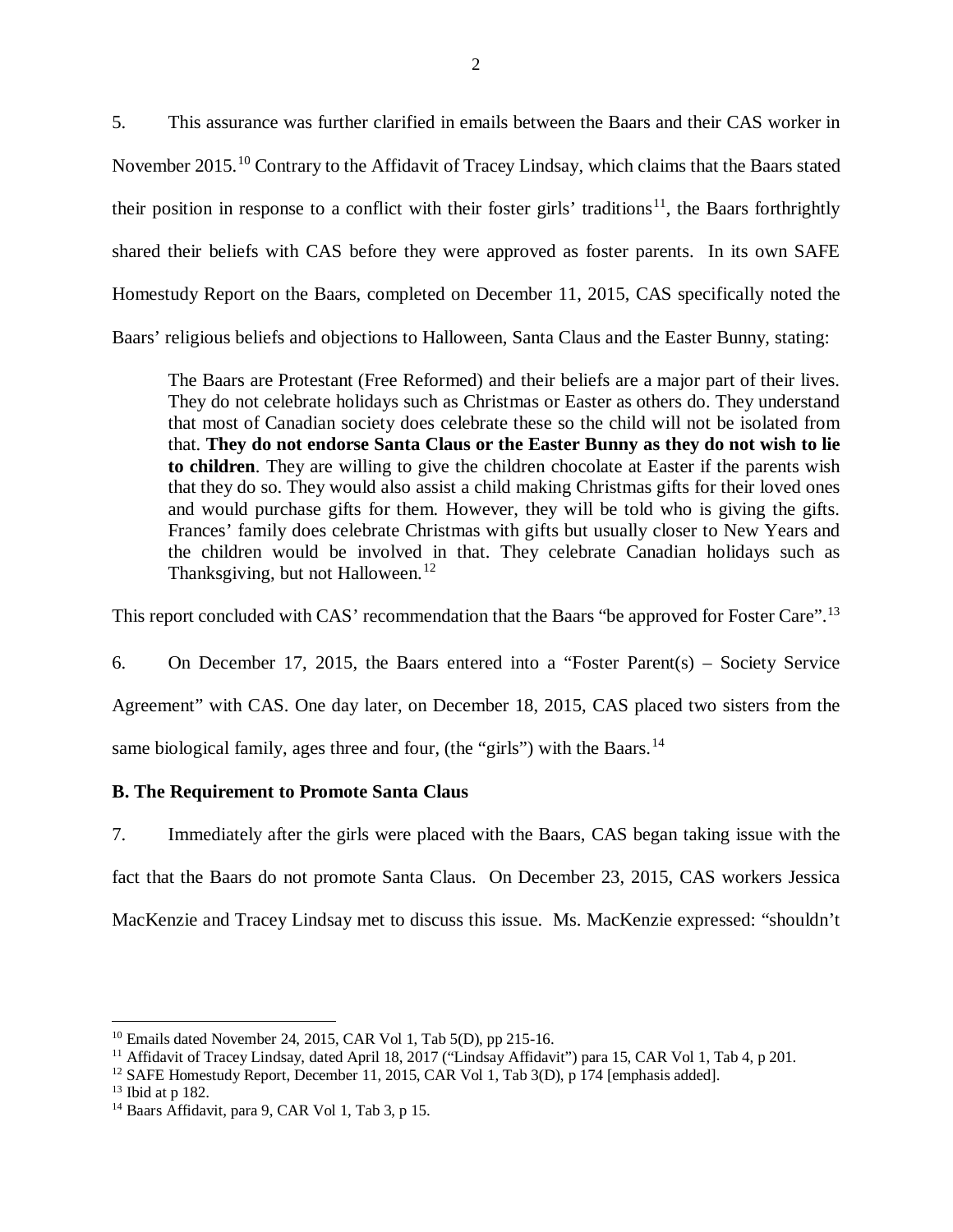foster parents have to honour their cultural practices?" They noted that Frances "didn't want to lie to the children about Santa," and that the Baars "did not tell the children that there was no Santa."[15](#page-5-1)

8. During the holidays, the girls accompanied the Baars to family gatherings, and were given presents to open for Christmas.<sup>16</sup> Further, during the girls' weekly supervised visits with their family, they received Christmas gifts. $17$ 

9. Nevertheless, CAS claimed that the foster girls' birth mother "expected her children to enjoy the experience of Santa Claus" and "wished to get a picture of her children with Santa."[18](#page-5-4) Ms. Lindsay repeatedly castigated the Baars for not having the girls photographed with Santa Claus, claiming that foster parents are required to do so as part of the girls' "cultural needs."<sup>[19](#page-5-5)</sup> However, in weekly communications between the Baars and the birth mother, via a communication book, **the birth mother never asked the Baars to celebrate Santa Claus, or get a picture with** 

**Santa Claus**. Rather, the birth mother in fact expressed gratitude in handwritten words as follows:

I would like to take the time to thank you for the towel it is very nice of you. I would also like to thank you for the Christmas pictures of them they looked beautiful and it looks like they were having fun opening the Christmas gifts!! Thank you for making Christmas a good time for them.[20](#page-5-6)

### <span id="page-5-0"></span>**C. The Requirement to Promote the Easter Bunny**

10. On January 6, 2016, at the Baars' first meeting with their CAS Placement Support Worker, Tracey Lindsay, she challenged the Baars on how they were going to celebrate Easter. Ms. Lindsay told the Baars that it was part of their duty as foster parents to teach the girls about the Easter

<span id="page-5-1"></span><sup>&</sup>lt;sup>15</sup> Case Note, December 23, 2015, CAR Vol 1, Tab 5(G), p 252. It was also condescendingly noted: "Foster mom wears a long skirt all the time. Now the girls only want to wear skirts."

<span id="page-5-2"></span><sup>16</sup> Baars Affidavit, para 11, CAR Vol 1, Tab 3, p 16.

<span id="page-5-3"></span><sup>&</sup>lt;sup>17</sup> See Case Notes, December 29, 2015 and January 5, 2016, CAR Vol 1, Tabs 5(H) and 5(I), pp 254-257.

<span id="page-5-4"></span> $18$  Lindsay Affidavit, para 11, CAR Vol 1, Tab 4, p 200.

<sup>19</sup> Baars Affidavit, para 15, CAR Vol 1, Tab 3, p 16.

<span id="page-5-6"></span><span id="page-5-5"></span><sup>&</sup>lt;sup>20</sup> Communication Book, CAR Vol 1, Tab  $5(E)$ , p 229. In the Communication Book, the birth mother provided instructions for the care of the girls which the Baars immediately complied with.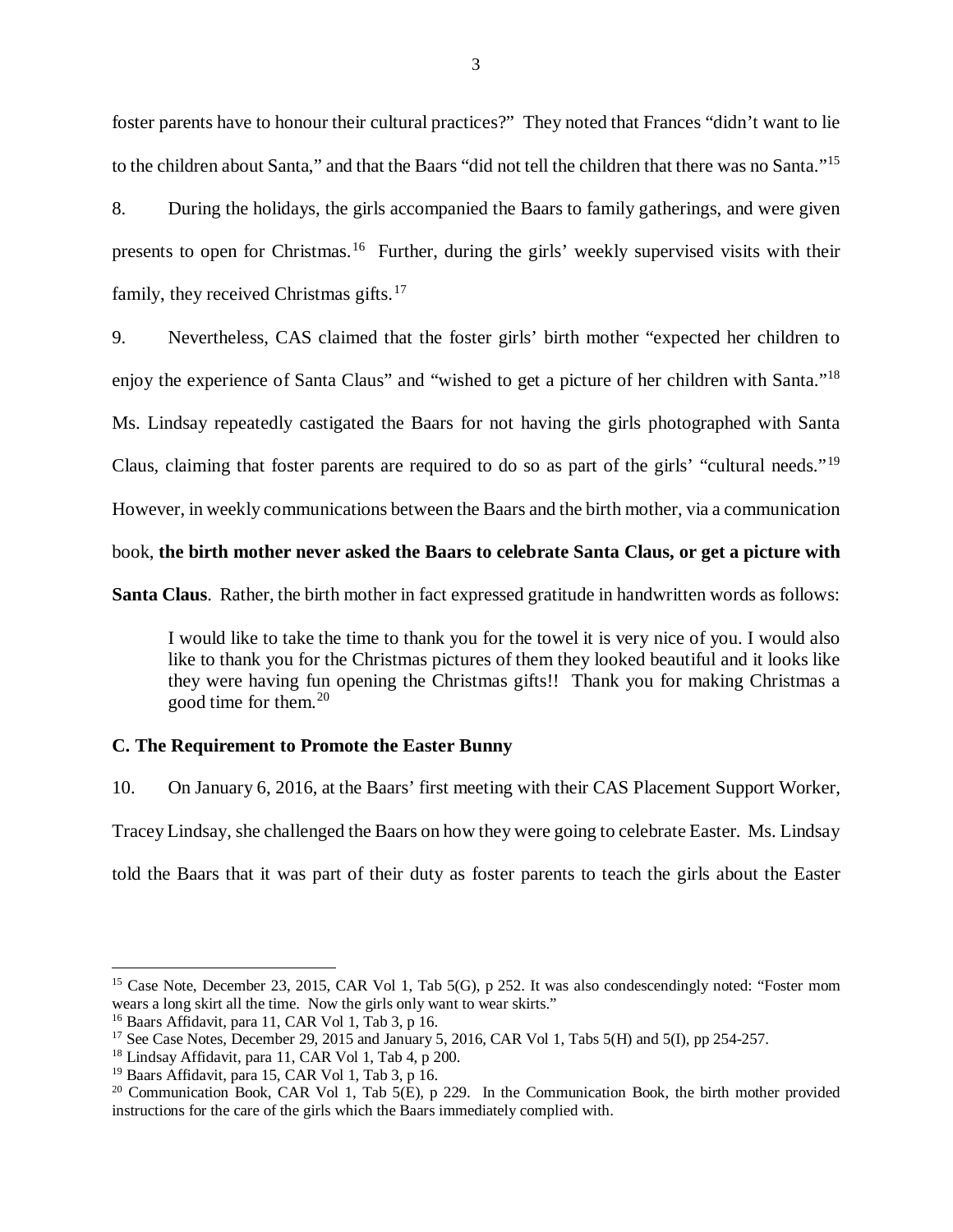Bunny, because *she* considered it part of Canadian culture.<sup>[21](#page-6-0)</sup> In her notes, Ms. Lindsay records that the Baars "will give chocolate at Easter but no E. Bunny", and that she explained that "we have to honour it" concluding that "we don't have the option of not adhering to it."<sup>[22](#page-6-1)</sup>

11. Ms. Lindsay repeatedly informed the Baars that it was their duty as foster parents to promote the Easter Bunny to the girls, and tell them that it was real.<sup>23</sup> The Baars continued to affirm to Ms. Lindsay that on Easter they intended to play games with the girls and have a chocolate egg hunt, but they could not lie to the girls and tell them the Easter Bunny is real.<sup>[24](#page-6-3)</sup>

12. The Baars became increasingly alarmed with Ms. Lindsay's fixation with the Easter Bunny and the "air of unreality" around the relationship with her.<sup>[25](#page-6-4)</sup> Ms. Lindsay took the issue of the Easter Bunny so seriously she set up a Child and Family Team Conference about the matter.<sup>[26](#page-6-5)</sup> She continued to pressure the Baars, particularly Frances, to promote the Easter Bunny.<sup>27</sup>

13. On February 26, 2017, Ms. Lindsay met with CAS Supervisor, Karen Chardola, to discuss

the Baars. The Supervision Case Note for the meeting noted:

Concerns are evident with respect to the family's religious values and beliefs such that they do not celebrate Christmas and Easter in a traditional manner such that they do not support Santa Claus or the Easter Bunny.

<span id="page-6-0"></span><sup>&</sup>lt;sup>21</sup> Baars Affidavit, para 12, CAR Vol 1, Tab 3, p 16.

<span id="page-6-1"></span><sup>&</sup>lt;sup>22</sup> Case Note, January 6, 2016, CAR Vol 1, Tab  $5(K)$ , pp 261-62. Although Tracey Lindsay here and elsewhere (Transcript of Cross-Examination of Tracey Lindsay, May 9, 2017 ("Lindsay Transcript") CAR Vol 2, Tab 9, pp 398- 399) states that foster parents must adhere to the practices and traditions of foster children's families including religious beliefs, the Director of CAS, Dominic Verticchio, expressly excludes "beliefs", limiting foster parents' duty only to "the customs and norms that have been developed in North America such as the Easter Bunny, Santa on Christmas." Transcript of Dominic Verticchio Interview, April 12, 2017, CAR Vol 2, Tab 6(A), p 322. 23 Baars Affidavit, paras 12-13, CAR Vol 1, Tab 3, p 16-17.

<span id="page-6-2"></span>

<span id="page-6-3"></span><sup>&</sup>lt;sup>24</sup> Baars Affidavit, para 13, CAR Vol 1, Tab 3, p 17; see also Lindsay Transcript CAR Vol 2, Tab 9, pp 378-80, where Ms. Lindsay admits that neither Santa Claus or the Easter Bunny are real. 25 Baars Affidavit, para 16, CAR Vol 1, Tab 3, p 17.

<span id="page-6-4"></span>

<span id="page-6-5"></span><sup>&</sup>lt;sup>26</sup> CAS Emails, dated February 12, 2016, CAR Vol 1, Tab  $5(S)$ , p  $300-302$ . On February 12, 2016, she emailed a fellow CAS worker noting that "Easter is coming…. is there a CFTC scheduled regarding this file?" Ms. Lindsay then scheduled a CFTC (Child and Family Team Conference) to determine "what the plan is given the Easter Bunny isn't coming soon."

<span id="page-6-6"></span><sup>&</sup>lt;sup>27</sup> Case Note, dated February 24, 2016, CAR Vol 1, Tab 5(U), p 307. In this Case Note, entitled "Purpose: Easter Bunny", Ms. Lindsay recounted: "…the Easter bunny. They refuse to do it. […] Will not tell them the Easter Bunny will come because that is lying to the children."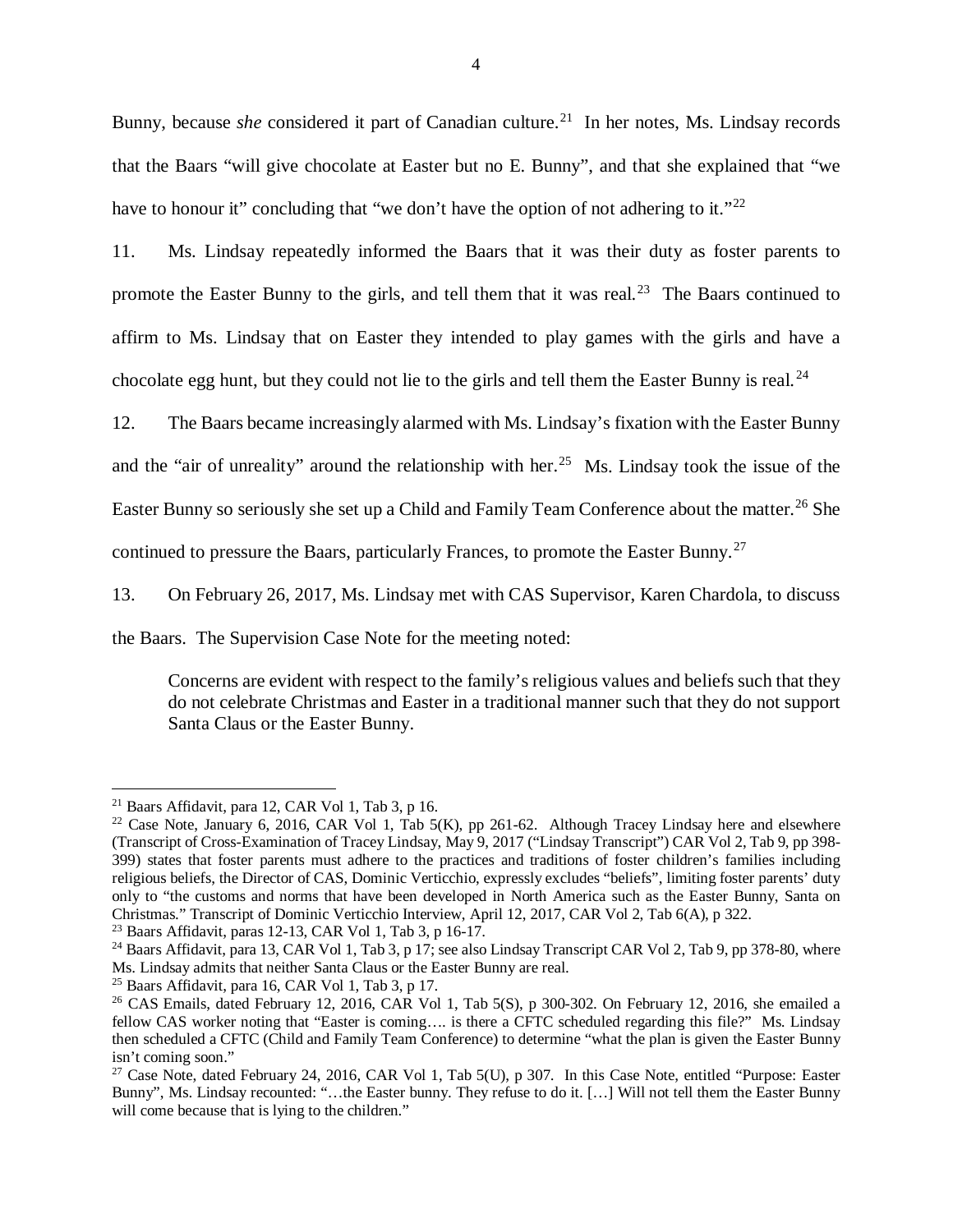The Note concludes with a decision that CAS would not continue its fostering relationship with the Baars because "they are not prepared to support the agency position".<sup>28</sup> Yet, CAS admits that the Baars were meeting the girls' most important needs of "being cared for and loved, and having safety, food, water, shelter, [and] clothing."<sup>[29](#page-7-2)</sup>

14. Ms. Lindsay then threatened the Baars that the girls would be taken away, and that the Baars' Foster Home would be closed, if they refused to inform the girls that the Easter Bunny was real.[30](#page-7-3) In a February 29, 2016 Case Note titled "Purpose: Easter Bunny", Ms. Lindsay again noted the Baars' consistent position that "'We will not lie to them.' Saying that Easter Bunny brings chocolate is a lie."[31](#page-7-4) Ms. Lindsay noted Frances' imploring response to her threats:

We are doing "what god requires of us." They are trying to work with this. They are being as flexible as they can be but **will not say the Easter Bunny brought it.** Can't say she is happy but want it to be clear they don't want them to move. "It will be other adults [*sic*] choice to have them move." Is it more important to have the Easter Bunny or permanency?

### <span id="page-7-0"></span>**D. Suspicion and Fear of the Baars' Christian Faith**

15. During this February 29, 2016 phone conversation, Ms. Lindsay raised a completely new concern without a shred of evidence in any previous document or conversation, stating that she was personally worried that the Baars would fail to treat a prospective same-sex adoptive couple with respect, because of their Christian faith. Despite being blindsided by this accusation, Frances assured Ms. Lindsay that the Baars would treat any same-sex couple as people worthy of dignity and respect. Yet, Ms. Lindsay persisted in her unfounded allegation against the Baars, telling

<sup>&</sup>lt;sup>28</sup> Supervision Case Note, dated February 26, 2016, CAR Vol 1, Tab  $5(V)$ , p 309.

<span id="page-7-2"></span><span id="page-7-1"></span> $29$  Lindsay Transcript, CAR Vol 2, Tab 9, pp 374-75.

<sup>30</sup> Baars Affidavit, para 17, CAR Vol 1, Tab 3, p 18.

<span id="page-7-4"></span><span id="page-7-3"></span><sup>&</sup>lt;sup>31</sup> Case Note, dated February 29, 2016, CAR Vol 1, Tab 5(W), p 310.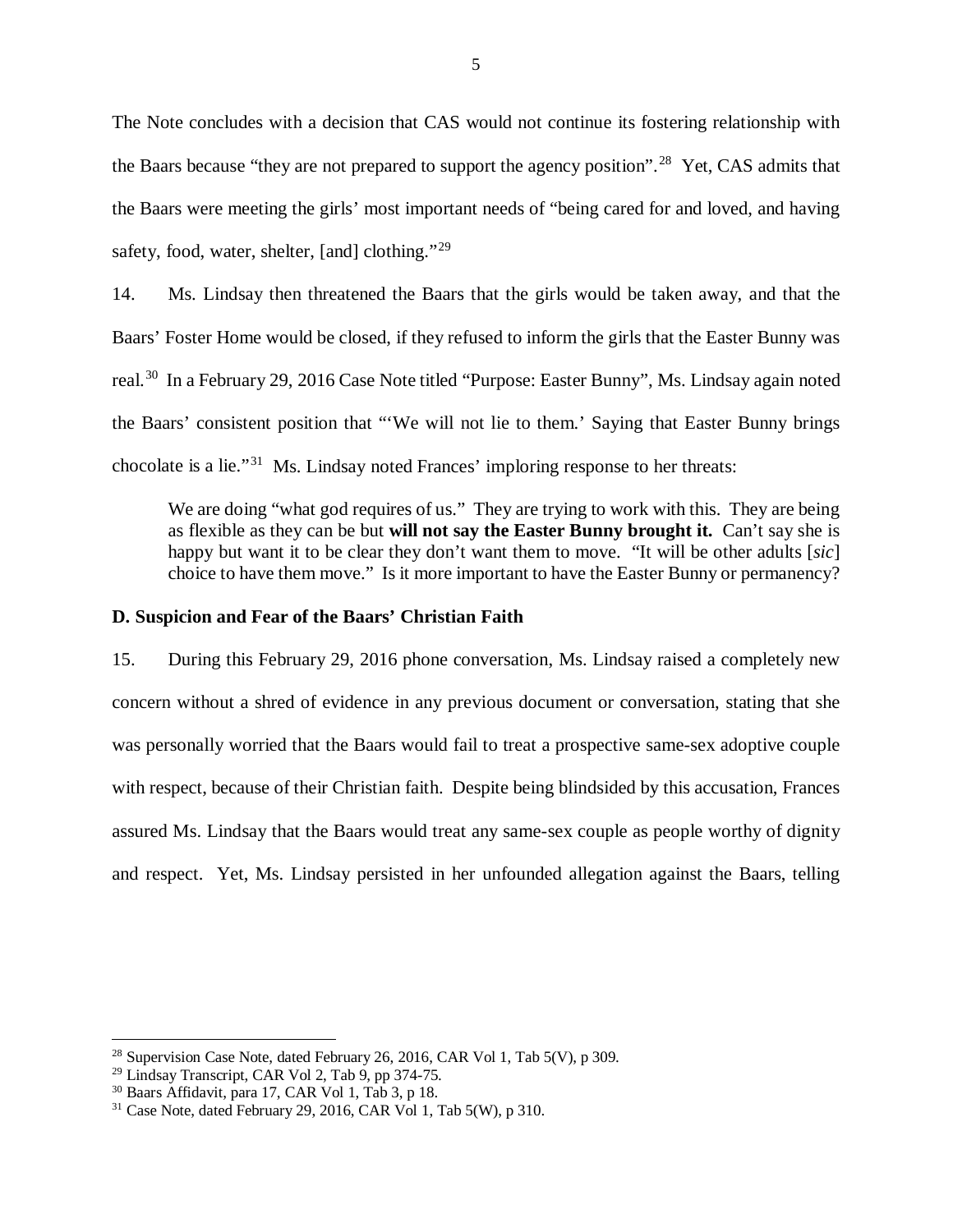Frances that she intended to prevent them from ever encountering a same-sex couple, and that she intended to close their foster home.<sup>[32](#page-8-1)</sup>

### <span id="page-8-0"></span>**E. Removal of the Girls and Closure of the Baars' Foster Home**

16. Later that same afternoon, February 29, Ms. Lindsay emailed her colleagues at CAS, stating, "I talked to Karen and we will have to arrange to move the girls", suggesting that the girls be moved two days later.<sup>[33](#page-8-2)</sup> It was not until March 3, 2016, at 2 P.M., that Ms. Lindsay told the Baars that CAS had decided to move the girls from their home, and that they would be moved the next morning.<sup>[34](#page-8-3)</sup> Frances requested a transition period for the girls, but Ms. Lindsay refused.<sup>[35](#page-8-4)</sup>

17. CAS had previously rejected the Baars' offer to let the girls stay with another foster family over the Easter period.<sup>[36](#page-8-5)</sup> However, Frances earnestly appealed to Ms. Lindsay to keep their home open for children from families that did not celebrate Santa Claus or the Easter Bunny, or as a relief home for newborns. CAS refused these requests without explanation.<sup>[37](#page-8-6)</sup>

18. The next morning, March 4, 2016, CAS removed girls from the Baars' home and closed their foster home. The Baars were not even able to pack all the girls' things in time.<sup>[38](#page-8-7)</sup>

19. Despite Ms. Lindsay's claim that "at all times I was acting in the best interests of the children and wishes of the birth mother", there is no indication in the record of the birth mother requesting that her girls celebrate the Easter Bunny, or Santa Claus, or have a picture with Santa

<span id="page-8-1"></span><sup>32</sup> Baars Affidavit, paras 20-21, CAR Vol 1, Tab 3, p 19. Ms. Lindsay confirmed that she had a "same-sex family discussion" with the Baars (Lindsay Affidavit, paras 24-25, CAR Vol 1, Tab 4, pp 202-203) but did not record her personal concern in her case note. See Case Note, dated February 29, 2016, CAR Vol 1, Tab 5(W), p 310.

<span id="page-8-2"></span><sup>&</sup>lt;sup>33</sup> Email from Tracey Lindsay, dated February 29, 2016, CAR Vol 1, Tab 5(X), p 312.

<span id="page-8-3"></span> $34$  Case Note, dated March 3, 2016, CAR Vol 1, Tab  $5(Y)$ , p 313; Baars Affidavit, para 22, CAR Vol 1, Tab 3, p 19.

<span id="page-8-4"></span><sup>35</sup> Baars Affidavit, para 22, CAR Vol 1, Tab 3, p 19.

<span id="page-8-5"></span><sup>36</sup> Baars Affidavit, para 19, CAR Vol 1, Tab 3, p 18; see also Supervision Case Note, dated February 26, 2016, para 3, CAR Vol 1, Tab 5(V), p 309.

<span id="page-8-6"></span> $37$  Baars Affidavit, para 24, CAR Vol 1, Tab 3, p 20.

<span id="page-8-7"></span><sup>38</sup> Baars Affidavit, para 25, CAR Vol 1, Tab 3, p 20.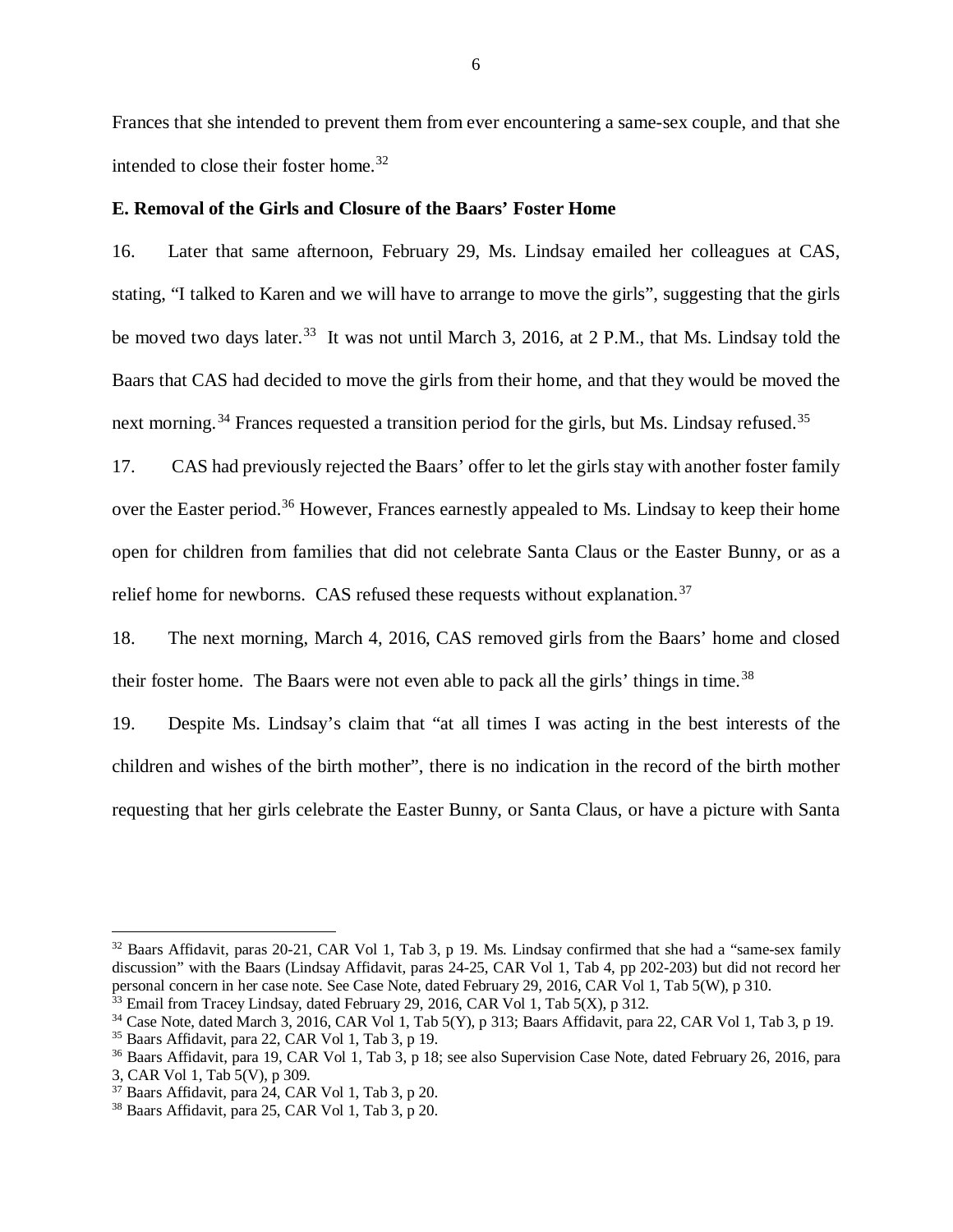Claus,<sup>[39](#page-9-0)</sup> even while the birth mother gave the Baars numerous other instructions about caring for her girls.<sup>[40](#page-9-1)</sup> There is further no record of a request from the birth mother to move the girls. Prior to the removal of the girls from the Baars' care CAS failed to even inform the birth mother of their decision to move the girls, or provide her with their reasons for the move.<sup>[41](#page-9-2)</sup>

20. Dr. Kathleen Kufeldt, an expert on child welfare, upon her review of this case, stated:

In my opinion the best interests of the girls were lost sight of and considered secondary to Ms. Lindsay's own agenda. By her actions Ms. Lindsay clearly indicated that in her opinion reinforcing belief in the reality of the Easter Bunny was more important than maintaining stability and continuity of care.

… I have grave concerns about the actions of an agency worker who apparently considered belief in the reality of the Easter Bunny was more important than maintain continuity of care. $42$ 

21. The Baars sought unsuccessfully to appeal the decision to close their foster home, with the

help of the United Foster Parents of Canada Corporation (UFPCC). Following a meeting between

the UFPCC and CAS, the UFPCC informed the Baars that their meeting with CAS had been

fruitless, and there was nothing further they could do to help.<sup>[43](#page-9-4)</sup>

<span id="page-9-0"></span> $39$  Letter from James Wood, dated August 10, 2017, para #9, CAR Vol 1, Tabs 5(B), p 212; Letter from James Wood, dated August 18, 2017, CAR Vol 1, Tabs 5(C), p 213; Case Note, March 1, 2016, CAR Vol 1, Tab 5(C), p 214. <sup>40</sup> Baars Affidavit, paras 10, 15, 34, CAR Vol 1, Tab 3, pp 16, 17, 34.

<span id="page-9-2"></span><span id="page-9-1"></span><sup>&</sup>lt;sup>41</sup> Case Note, March 1, 2016, CAR Vol 1, Tab  $5(C)$ , p  $214$ .

<span id="page-9-3"></span> $42$  Expert Opinion of Kathleen Kufeldt, May 8, 2017, CAR Vol 2, Tab 7(C), pp 342-43. Dr. Kufeldt's opinion was critiqued by Dr. Kimberley Harris, a Clinical and Forensic Psychologist with the London Family Court Clinic. Dr. Harris' main critique was that "the limited data available to Dr. Kufeldt and ourselves about this cases raises more questions than answers". Letter of Kimberly Harris, dated June 16, 2017, CAR Vol 2, Tab 8(B), pp 360-61. However, on cross-examination, it was discovered that during her review, Dr. Harris had failed to review all the exhibits to the affidavits she was asked to review (approximately 175 pages), which including the SAFE Homestudy Report for the Baars and key communications between the Baars and CAS. See Transcript of Questioning of Dr. Kimberley Harris, September 27, 2017 ("Harris Transcript"), CAR Vol 2, Tab 11, pp 451, 454, 458. However, when questioned on her failure to review the exhibits, Dr. Harris doubled down, claiming that exhibits she had never reviewed "do including data that I did not review, but they most certainly would not include the necessary date to answer probably even most of the questions in my letter." Ibid at p 461. Further, CAS refused to request that Dr. Harris review all the exhibits to the affidavits and provide an updated opinion. Ibid. at p 492.

<span id="page-9-4"></span><sup>43</sup> Baars Affidavit, para 26, CAR Vol 1, Tab 3, p 21.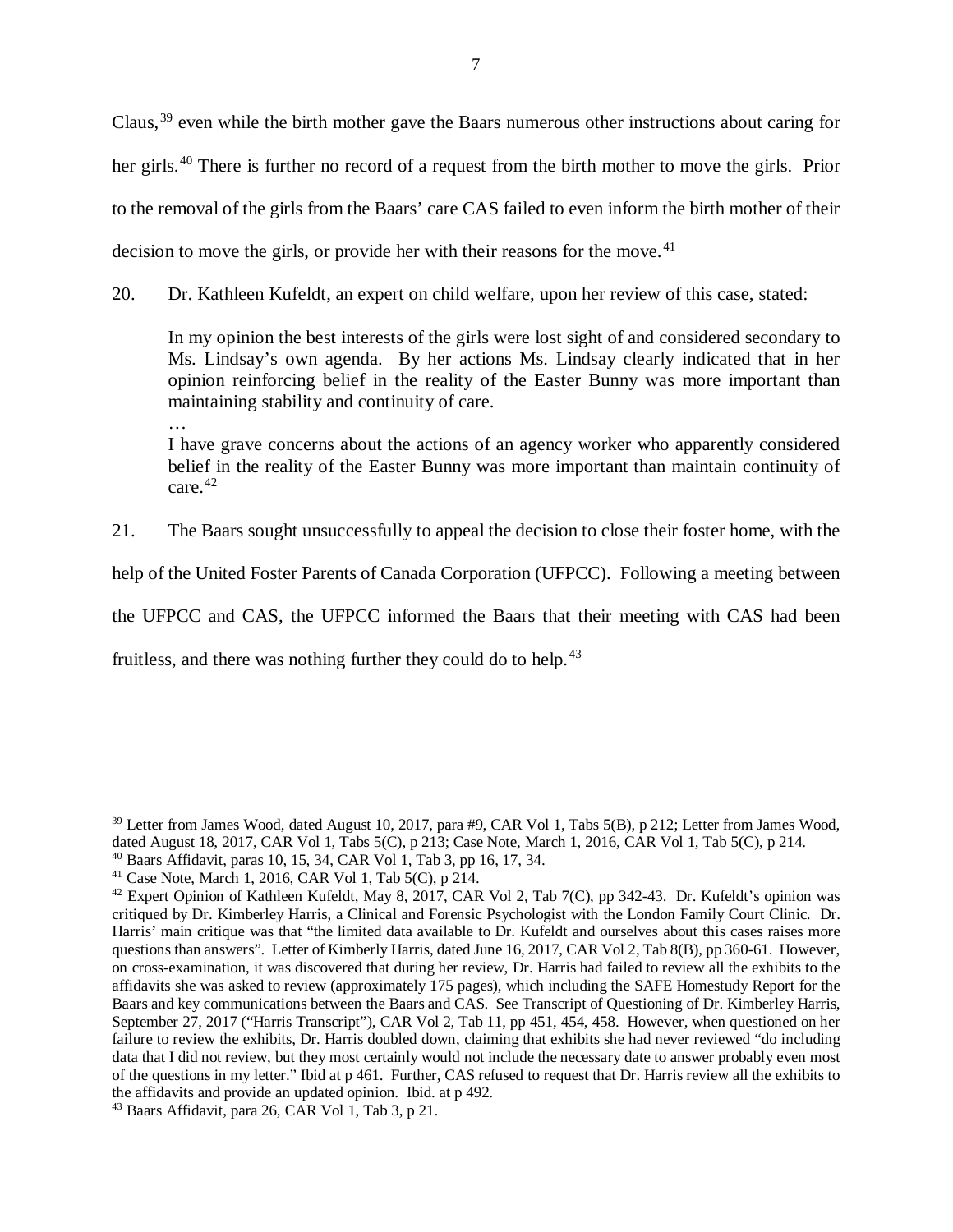22. On March 16, 2016, CAS sent a letter to the Baars confirming that their foster home had been closed.<sup>[44](#page-10-1)</sup> The Baars immediately sought to appeal the letter by contacting CAS. After a several calls, the Baars were directed to submit a letter to  $CAS$ ,<sup>[45](#page-10-2)</sup> which they did on April 13, 2016.<sup>46</sup> CAS did not respond to the Baars' letter.<sup>[47](#page-10-4)</sup>

## **PART II: Application of the** *Charter*

<span id="page-10-0"></span>23. Section 32(1)(b) of the *Canadian Charter of Rights and Freedoms* ("the *Charter*") provides that the *Charter* applies "to the legislature and government of each province in respect of all matters within the authority of the legislature of each province."

24. In Ontario, the *Act* empowers the Minister to delegate specified governmental authority over a territorial jurisdiction to an approved "children's aid society."[48](#page-10-5) CAS is a designated "children's aid society" under the *Act*. [49](#page-10-6) The government functions delegated to the Respondent CAS include: to "provide care for children assigned or committed to its care under this Act" and "supervise children assigned to is supervision under this Act."[50](#page-10-7)

25. The courts of Ontario recognize that children's aid societies are subject to the *Charter:*

It was common ground that the society, through its employees, exercises the coercive power of the [State in the prosecution of the purposes set out in the Act](http://nextcanada.westlaw.com/Link/Document/FullText?findType=Y&pubNum=0008051&cite=1992CANLIIAU4042&originatingDoc=I7b5c29af8d752e47e0440003bacbe8c1&refType=IC&originationContext=document&vr=3.0&rs=cblt1.0&transitionType=DocumentItem&contextData=(sc.UserEnteredCitation)) […]. Accordingly, the society and its agents are instruments of the government within the meaning of subsection  $32(1)$  of the Charter.<sup>[51](#page-10-8)</sup>

<span id="page-10-1"></span><sup>44</sup> Letter to Baars, dated March 16, 2016 ("Closing Letter"), CAR Vol 1, Tab 3(E), p 183.

<span id="page-10-2"></span><sup>45</sup> Case Notes, March 21 and April 6, 2016, CAR Vol 1, Tabs 5(Z) and 5(AA), pp 315-16.

<span id="page-10-3"></span><sup>46</sup> Letter of Derek and Frances Baars, dated April 13, 2016, Vol 1, Tab 3(G), p 193-95.

<span id="page-10-4"></span> $47$  Baars Affidavit, para 30, CAR Vol 1, Tab 3, p 21.

<span id="page-10-5"></span><sup>48</sup> *Child and Family Services Act* (the "*Act*"), section 15(2).

<span id="page-10-6"></span><sup>49</sup> See Baars Affidavit, Exhibit B, CAR Vol 1, Tab 3(B), p 166.

<span id="page-10-7"></span><sup>50</sup> *Act*, sections 15(3)(d) and (e). See also *Act*, section 22(1), providing that if a "children's aid society" fails to perform its delegated functions or directives, the Minister may operate and manage the society.

<span id="page-10-8"></span><sup>51</sup> *Chatham-Kent Children's Services v K (J)*, 2009 ONCJ 589, para 24; see also *Halton Children's Aid Society v JT*, 2014 ONCJ 314 at par 38-39 citing *New Brunswick (Minister of Health and Community Services) v JG* [1999] 3 SCR 46 ("the *Charter* applies to child protection cases").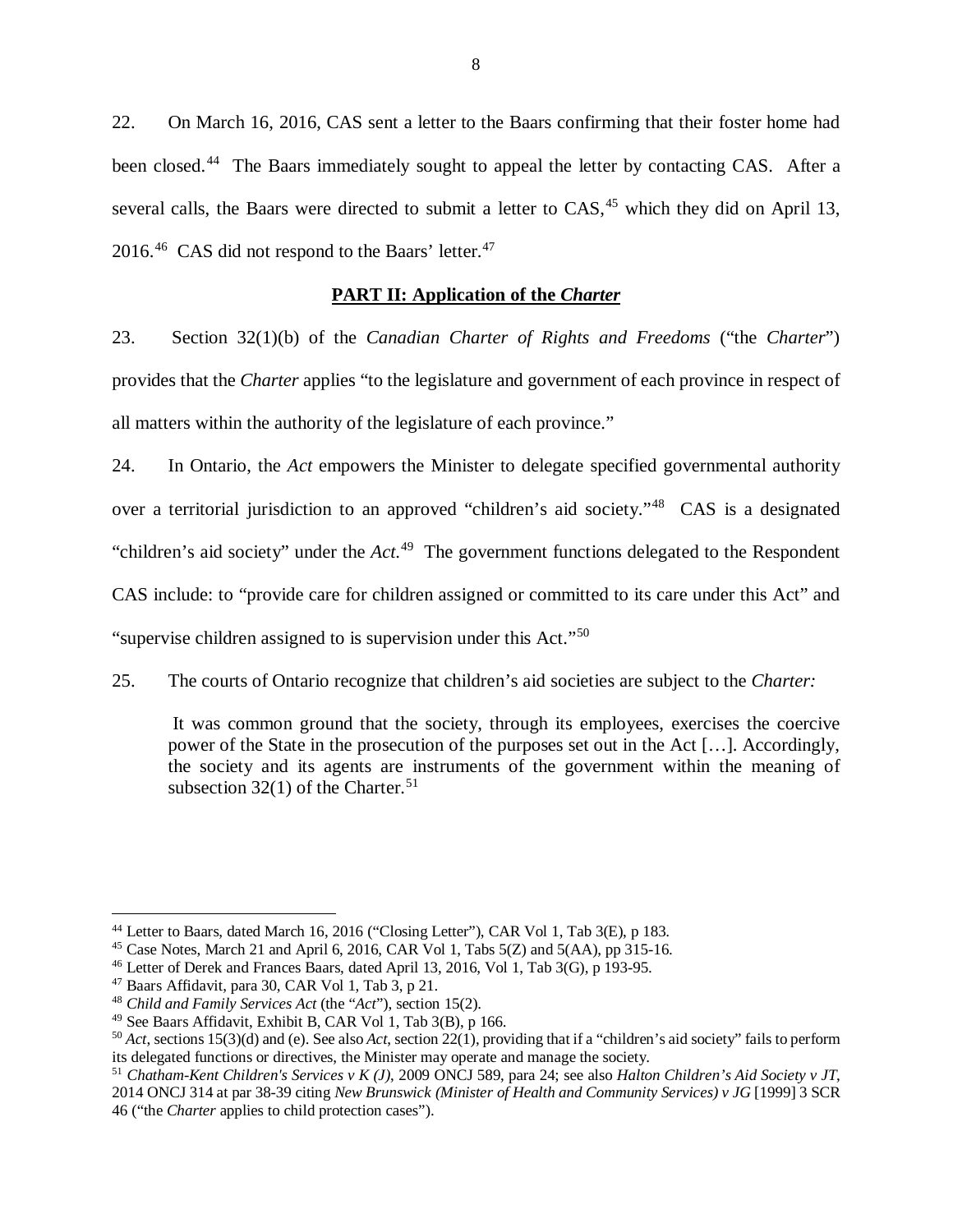26. When CAS approved the Baars as foster parents, it designated their home as a "Place of Safety" pursuant to section 18 of the *Act*. [52](#page-11-2) CAS' decisions regarding the provision and supervision of the care of the girls were made under the statutory authority of sections 18 and 61(6). Under the Charter, CAS is obligated to respect and protect freedom of expression, freedom of conscience and religion, and to not discriminate against individuals on the basis of their religious beliefs in its decisions to approve foster parents and to open or close a foster home.<sup>[53](#page-11-3)</sup>

### **PART III:** *Charter* **violations**

<span id="page-11-0"></span>27. CAS' decision to remove the girls and close the Baars' foster home has no basis in CAS' statutory authority, or in the best interests of the children. Rather, this decision is a gratuitous attack on the Baars' *Charter* freedoms of conscience and religion, expression, and their *Charter* right to not suffer discrimination on the basis of religion. The Baars' rights and freedoms in no way competed with the best interests, however construed, of the girls in their care. Here CAS lost sight of the well-being of the girls, in its ideological campaign against the Baars.

### <span id="page-11-1"></span>**A. CAS Violated the Baars' Section 2(a) Freedom of Conscience and Religion**

28. Freedom of conscience and religion is a "fundamental freedom" that is enshrined in section 2(a) of the *Charter*. Freedom of religion protects sincerely held religious beliefs from "non-trivial" government interference.[54](#page-11-4) In *R v Big M Drug Mart*, the Supreme Court of Canada described freedom of religion in the following way:

The essence of the concept of freedom of religion is **the right to entertain such religious beliefs as a person chooses**, the right to declare religious beliefs openly and **without fear of hindrance or reprisal**, and the right to manifest religious belief by worship and practice or by teaching and dissemination. […] **Freedom in a broad sense embraces both the absence of coercion** and constraint, and the right to manifest beliefs and practices. Freedom means that, subject to such limitations as are necessary to protect

<span id="page-11-2"></span><sup>52</sup> See Letter from Karen Chardola, Dated December 31, 2015, CAR Vol 1, Tab 3(E), p 183.

<span id="page-11-3"></span><sup>53</sup> Lindsay Transcript, CAR Vol 2, Tab 9, pp 371-72.

<span id="page-11-4"></span><sup>54</sup> *Syndicat Northcrest v Amselem*, 2004 SCC 47 [*Amselem*] at par 58.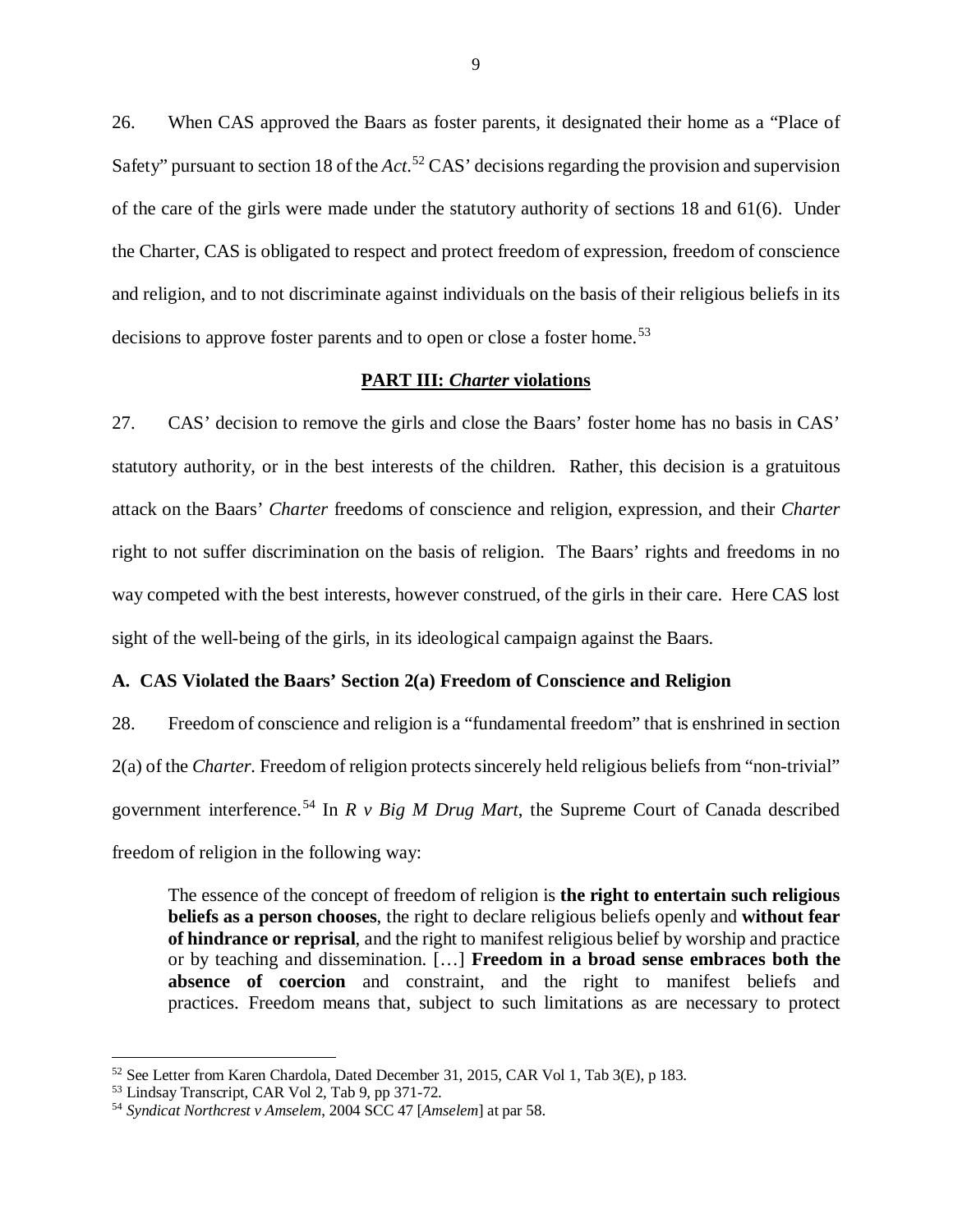public safety, order, health, or morals or the fundamental rights and freedoms of others, **no one is to be forced to act in a way contrary to his beliefs or his conscience.**[55](#page-12-0)

29. In *Mouvement Laïque Québécois v Saguenay (City)*, the Court explained the state's duty

of neutrality in regard to belief, which applies to CAS in this case:

[T]he evolution of Canadian society has given rise to a concept of neutrality according to which the state must not interfere in religion and beliefs. The state must instead remain neutral in this regard. **This neutrality requires that the state neither favour nor hinder any particular belief, and the same holds true for non-belief** (*S.L.*, at para. 32). It requires that the state abstain from taking any position and thus avoid adhering to a particular belief.[56](#page-12-1)

The Court does not require "complete secularity", but rather "true neutrality on the state's part".<sup>[57](#page-12-2)</sup>

30. Most recently, in *Loyola High School v Quebec (Attorney General)*, the Supreme Court

reaffirmed the importance of state neutrality, not forced secularity, under the *Charter*:

# Part of secularism, however, is respect for religious differences.… **The pursuit of secular values means respecting the right to hold and manifest different religious beliefs. A secular state respects religious differences, it does not seek to extinguish them**. *[58](#page-12-3)*

31. The test for infringement of the freedom of religion requires that the Baars show 1) a

practice of belief, having a nexus with religion, 2) that the practice or belief is sincerely held, and

3) that there has been a non-trivial and non-insubstantial interference with the belief or practice.<sup>[59](#page-12-4)</sup>

32. The record shows that the Baars' refusals to lie and promote belief in Santa Claus or the

Easter Bunny have a nexus with religion, as they explained to Ms. Lindsay: "We will not and can

not go against what our God says", "We are doing 'what god requires of us"<sup>[60](#page-12-5)</sup> and "they will not

<span id="page-12-0"></span><sup>55</sup> *R v Big M Drug Mart Ltd*, [1985] 1 SCR 295 at para 94 [emphasis added].

<span id="page-12-1"></span><sup>56</sup> 2015 SCC 16 [*Saguenay*] at para 72 [emphasis added].

<span id="page-12-2"></span><sup>57</sup> Ibid at para 78. See also *Trinity Western University v Nova Scotia Barristers' Society*, 2015 NSSC 25 at para 19: "While the society may be largely secular, in the sense that religion has lost its hold on social mores and individual conduct for many people, the state is not secular in the sense that it promotes the process of secularization. It remains neutral."

<span id="page-12-3"></span><sup>58</sup> 2015 SCC 12 [*Loyola*], at para 43 [emphasis added].

<span id="page-12-4"></span><sup>59</sup> *Amselem*, at paras 56, 59.

<span id="page-12-5"></span><sup>60</sup> Case Note, dated February 29, 2016, CAR Vol 1, Tab 5(W), p 310; see also Letter from Frances and Derek Baars, April 13, 2016, CAR Vol 1, Tab 3(G), p 194.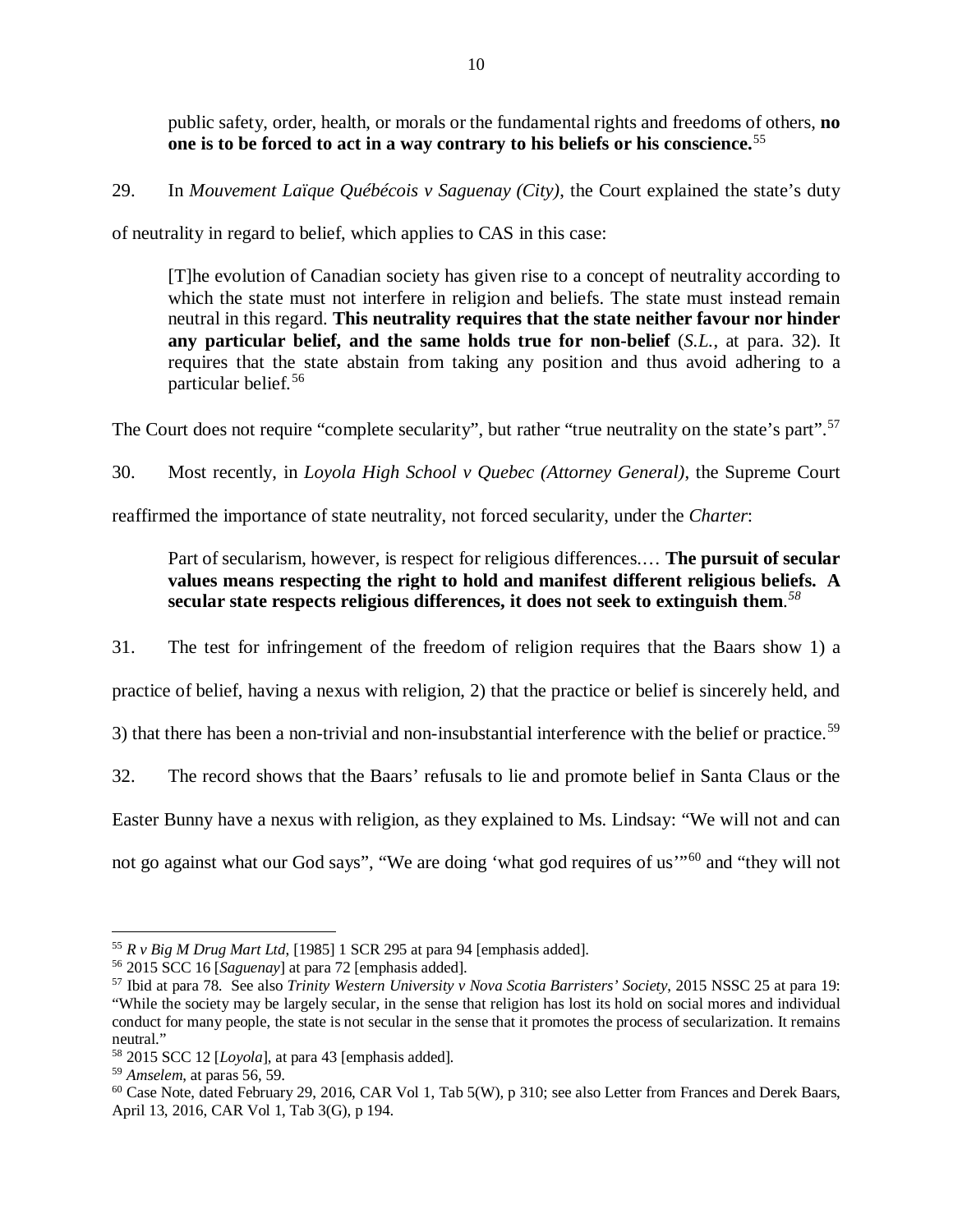violate their religious beliefs."[61](#page-13-0) The sincerity and consistency of the Baars' deeply-held religious beliefs can also be seen in CAS' SAFE Homestudy Report, which noted the importance of Christian belief in the Baars lives and specifically highlighted that the Baars "do not endorse Santa Claus or the Easter Bunny as they do not wish to lie to children."[62](#page-13-1)

33. Despite the Baars providing clear and full prior disclosure about their beliefs, CAS repeatedly demanded that the Baars override their sincere and consistent religious objections by proactively informing the girls that the Easter Bunny is real. CAS sought to compel them to do so by threatening to remove the girls and closing their foster home if they failed to comply. When the Baars refused, CAS followed through on their threat, pulling the girls from the Baars' stable, secure, happy and safe home. CAS then closed the foster home to all children. CAS deprived the Baars of further opportunity to participate in foster care. This is a non-trivial and non-insubstantial interference with the Baars' religious beliefs.

34. CAS violated its duty to "neither favour nor hinder any particular belief [or] non-belief"<sup>[63](#page-13-2)</sup> by closing the Baars' foster home because they refused to promote the belief in the Easter Bunny. As the British Columbia Court of Appeal recently stated: "[A] well-intentioned majority acting in the name of tolerance and liberalism, can, if unchecked, impose its views on the minority in **a manner that is in itself intolerant and illiberal**."[64](#page-13-3)

35. CAS completely lost sight of both the girls' best interest and its duty to accommodate the Baars' religious beliefs,<sup>[65](#page-13-4)</sup> rejecting all the Baars' proposed accommodations.

 $61$  Supervision Case Note, dated February 26, 2016, CAR Vol 1, Tab 5(V), p 309.

<span id="page-13-1"></span><span id="page-13-0"></span><sup>62</sup> SAFE Homestudy Report, December 11, 2015, CAR Vol 1, Tab 3(D), p 174.

<span id="page-13-2"></span> $^{63}$  Saguenay at para 72.<br> $^{64}$  Trinity Western University v Law Society of British Columbia, 2016 BCCA 423 at para 193.

<span id="page-13-4"></span><span id="page-13-3"></span> $65 R$  v NS, 2012 SCC 72 at para 54: "the Canadian approach in the last 60 years to potential conflicts between freedom of religion and other values has been to respect the individual's religious belief and accommodate it if at all possible."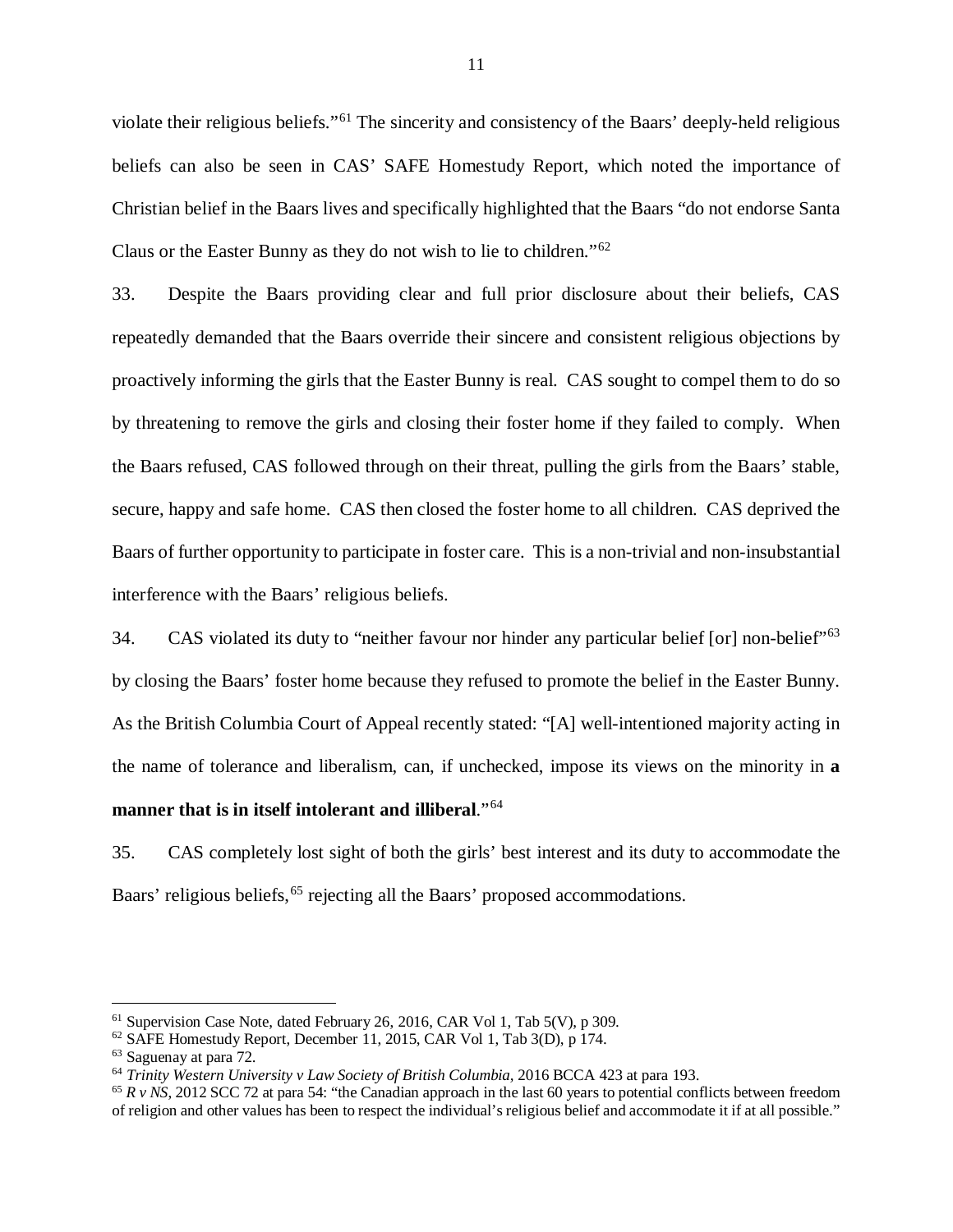36. By closing the Baars' foster home for their refusal to promote beliefs that violated their religious beliefs, CAS violated the Baars' freedom of religion under the *Charter*.

#### <span id="page-14-0"></span>**B. CAS Violated the Baars' Section 2(b) Freedom of Expression**

37. Freedom of expression, guaranteed in Canada by section 2(b) of the *Charter*, is a basic individual right and a fundamental value with both "instrumental and intrinsic justifications".<sup>[66](#page-14-1)</sup> Indeed, "[i]t is difficult to imagine a guaranteed right more important to a democratic society".<sup>[67](#page-14-2)</sup>

38. Moreover, freedom of expression is a cornerstone of all western liberal democracies, recognized as a human right under by the Universal Declaration of Human Rights and by the *International Covenant on Civil and Political Rights*, to which Canada is a member state. The *Charter* is presumed to provide at least as great a level of protection as is found in Canada's international human rights obligations. International treaties binding on Canada require Canada to protect freedom of expression, and authorize restrictions on free expression only where "provided by law [and] necessary: (a) For respect of the rights or reputations of others; [or] (b) For the protection of national security or of public order (ordre public), or of public health or morals," none of which apply here.<sup>[68](#page-14-3)</sup>

39. One of the core values underpinning freedom of expression is "promoting self-fulfilment of individuals by allowing them to develop thoughts and ideas as they see fit".<sup>[69](#page-14-4)</sup> Freedom of expression protects citizens from government action aimed at coercing or otherwise limiting speech; protection against *compelled* speech is even stronger. The Supreme Court of Canada has held that forcing someone to express an opinion that is not their own is a penalty that is "totalitarian

<span id="page-14-1"></span><sup>66</sup> *R v Keegstra*, [1990] 3 SCR 697 at 806.

<span id="page-14-2"></span><sup>67</sup> *Edmonton Journal* v. *Alberta (Attorney General),* [1989] 2 SCR 1326 (Cory J.) at 1336.

<span id="page-14-4"></span><span id="page-14-3"></span>*<sup>68</sup> International Covenant on Civil and Political Rights*, Can. T.S. 1976 No. 47, article 19; *Universal Declaration of Human Rights*, G.A. Res. 217 A (III), U.N. Doc. A/810, at 71 (1948), article 19; see also *Ktunaxa Nation v. British Columbia (Forests, Lands and Natural Resource Operations)*, 2017 SCC 54 at para. 65, and citations therein. <sup>69</sup> *Sierra Club of Canada v Canada (Minister of Finance)*, 2002 SCC 41 at para 75.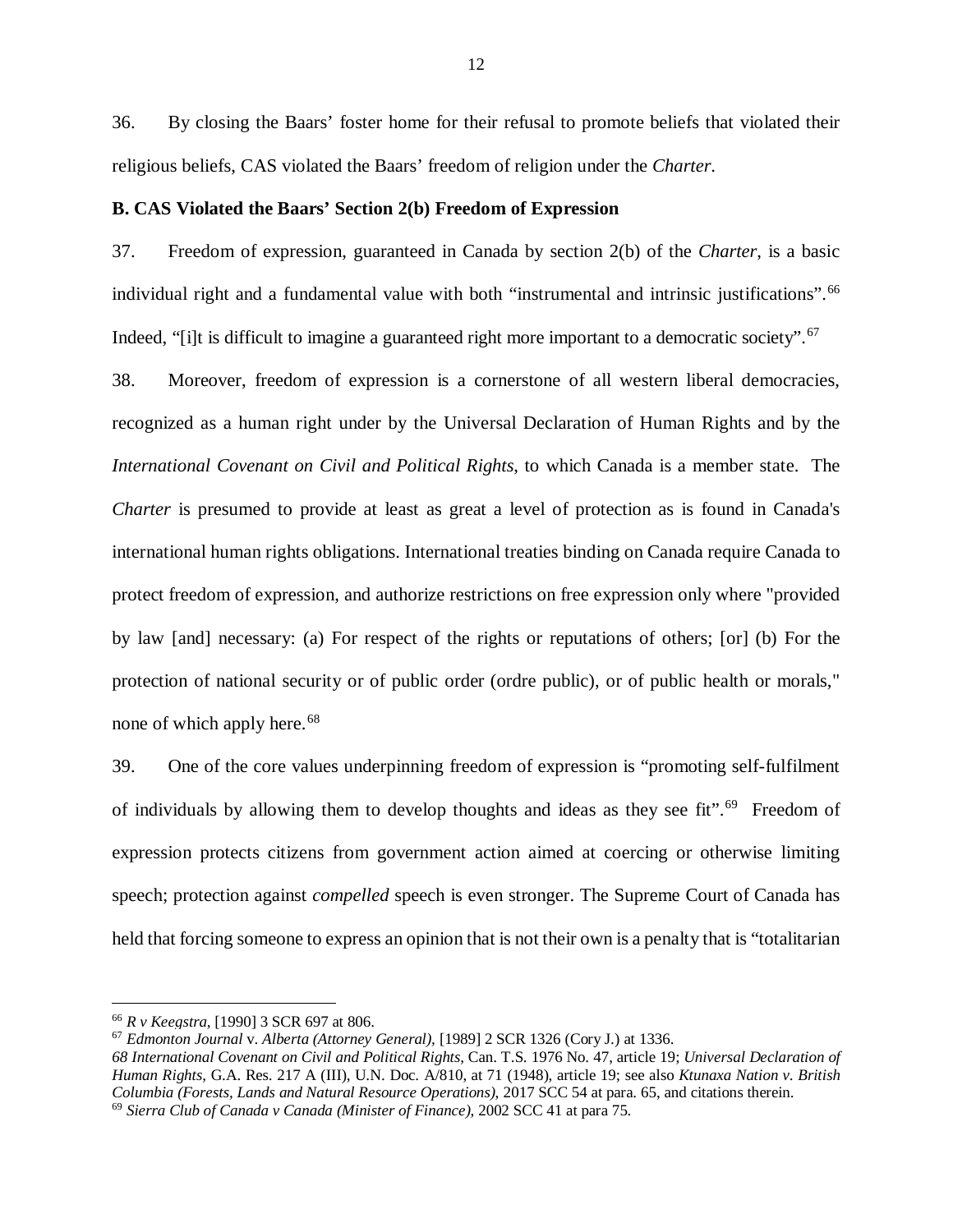and, as such, alien to the tradition of free nations like Canada, even for the repression of the most serious crimes."[70](#page-15-1)

40. Recently, in his appearance before the *Standing Senate Committee on Legal and Constitutional Affairs*, Queen's Law Professor Bruce Pardy denounced compelled speech as a serious breach of freedom of expression under the *Charter*:

[F]orced speech is the most egregious infringement of freedom of speech, and freedom of speech may be the most important freedom that we have. Compelled speech puts words in the mouths of citizens and threatens to punish them if they do not comply. When speech is merely restricted, you can at least keep your thoughts to yourself. Forced speech makes people say things with which they do not agree.<sup>[71](#page-15-2)</sup>

41. CAS' demand that the Baars positively tell the girls that the Easter Bunny is real is an example of government compelling speech, which is an egregious violation of their freedom of expression. The Baars had voluntarily agreed not to express their views on the Easter Bunny or Santa Claus to the girls. CAS required the Baars not only to stifle their own expression, but to express a statement that the Baars believe to be untrue and wrong.

42. The violation of the Baars' freedom of expression, through attempted compelled expression, is particularly egregious in light of the penalty: the immediate removal of the girls, with potentially traumatizing consequences to them.<sup>[72](#page-15-3)</sup> CAS further exacerbated the harm to the Baars by shutting down their foster home, with potential negative and long-term consequences in relation to their fostering and adoption desires.

## <span id="page-15-0"></span>**C. CAS Violated the Baars' Section 15(1) Right to Equality and Non-Discrimination**

43. Section 15(1) of the *Charter* grants equal protection to every Canadian before the law, without discrimination based on enumerated grounds. It states:

<span id="page-15-1"></span><sup>70</sup> *National Bank of Canada v Retail Clerks' International Union et al*, [1984] 1 SCR 269, 296.

<span id="page-15-2"></span><sup>71</sup> Bruce Pardy, *Proceedings of the Standing Senate Committee on Legal and Constitutional Affairs*, 1st Sess, 42nd Parl, Issue No 29, 17 May 2017 at 29:65.

<span id="page-15-3"></span><sup>72</sup> See Expert Opinion of Kathleen Kufeldt, May 8, 2017, CAR Vol 2, Tab 7(C), pp 342-43.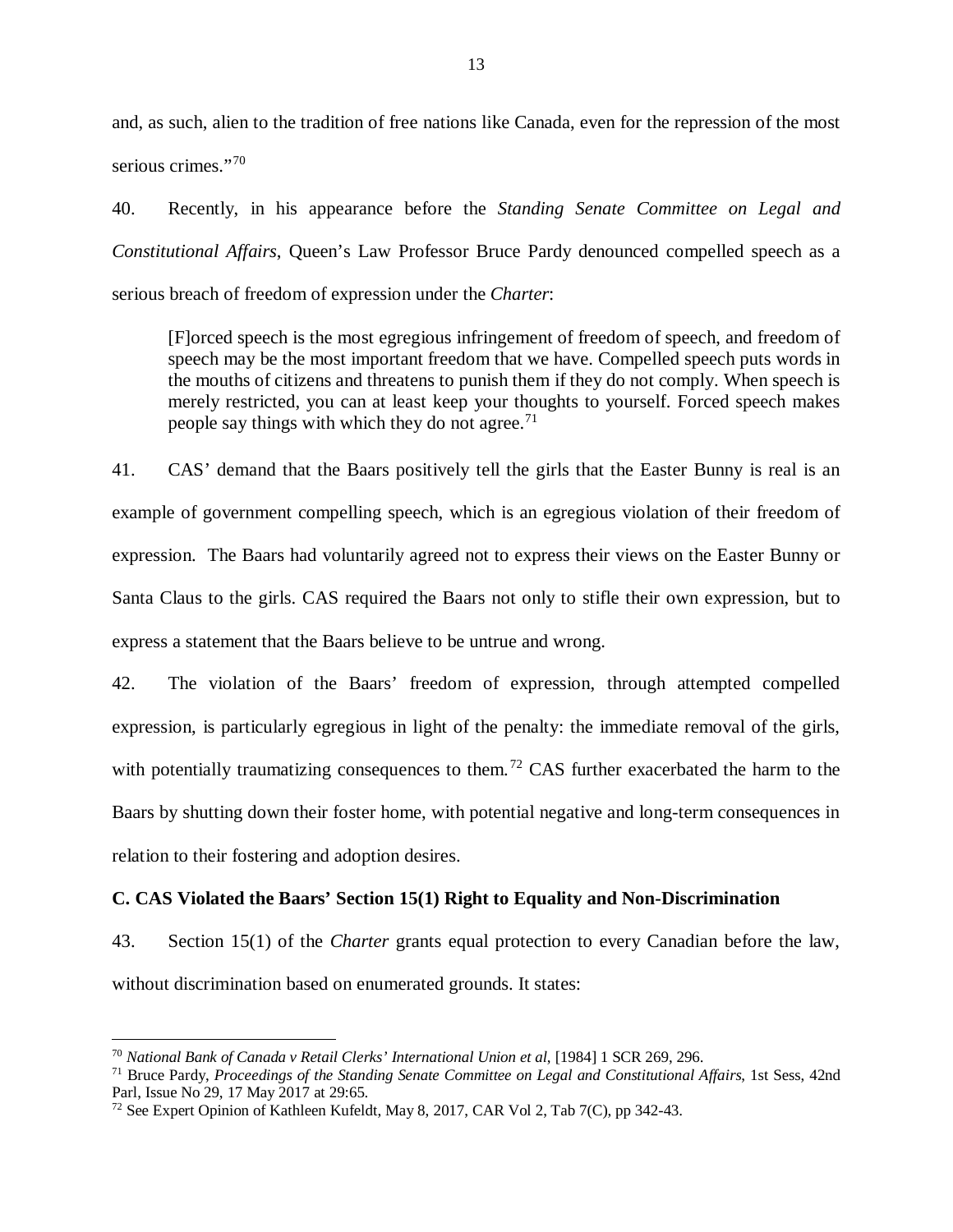Every individual is equal before and under the law and has the **right to the equal protection and equal benefit of the law without discrimination** and, in particular, **without discrimination based on** race, national or ethnic origin, colour, **religion**, sex, age or mental or physical disability. [Emphasis added]

44. The Supreme Court has affirmed a two-part test for assessing whether there has been a violation of section 15(1): "(1) Does the law create a distinction based on an enumerated or analogous ground? (2) Does the distinction create a disadvantage by perpetuating prejudice or stereotyping?"<sup>73</sup> Section 15(1) applies to government action and decisions as it does to laws.<sup>[74](#page-16-1)</sup>

45. Requiring the Baars to promote the Easter Bunny and tell the girls that it was real imposed **differential treatment** and a **distinction** against the Baars on the basis of religion. CAS had prior knowledge of the Baars' religious beliefs. Yet, CAS unrelentingly insisted on the Baars violate their religious beliefs, with the result that the Baars' foster home was shut down entirely, even for infants and for children who come from families that do not celebrate the Easter Bunny. This caused the Baars a **disadvantage**.

46. The Ontario Human Rights Tribunal has previously found that a children's aid society unlawfully discriminated against foster parents on the basis of their Christian beliefs in closing their foster home. The Tribunal noted that this discrimination was based on "a stereotypical view of the applicant's Christian faith" and "unreasonable and unsupported suspicions".<sup>[75](#page-16-2)</sup>

47. CAS took a stereotypical view of the Baars' Christian faith and also engaged in unreasonable and unsupported suspicions against the Baars. While it is not necessary for the Baars to demonstrate that CAS's perpetuated "prejudice" or "stereotyping",<sup>[76](#page-16-3)</sup> such evidence also

<span id="page-16-0"></span><sup>73</sup> *Withler v. Canada (Attorney General)*, 2011 SCC 12, at para 30.

<span id="page-16-1"></span><sup>74</sup> *Little Sisters Book and Art Emporium v Canada (Minister of Justice)*, 2009 SCC 69 [*Little Sisters*]. In this case, the Court phrased the consideration as whether "the law, program or **activity** imposes differential treatment." Ibid at para

<span id="page-16-2"></span> $15$  2011 HRTO 265 (CanLII) at paras 116, 173, 203.

<span id="page-16-3"></span><sup>76</sup> See *Quebec (Attorney General) v A*, 2013 SCC 5 at para 325: "Prejudice and stereotyping are two of the indicia that may help answer that question; they are not discrete elements of the test which the claimant is obliged to demonstrate".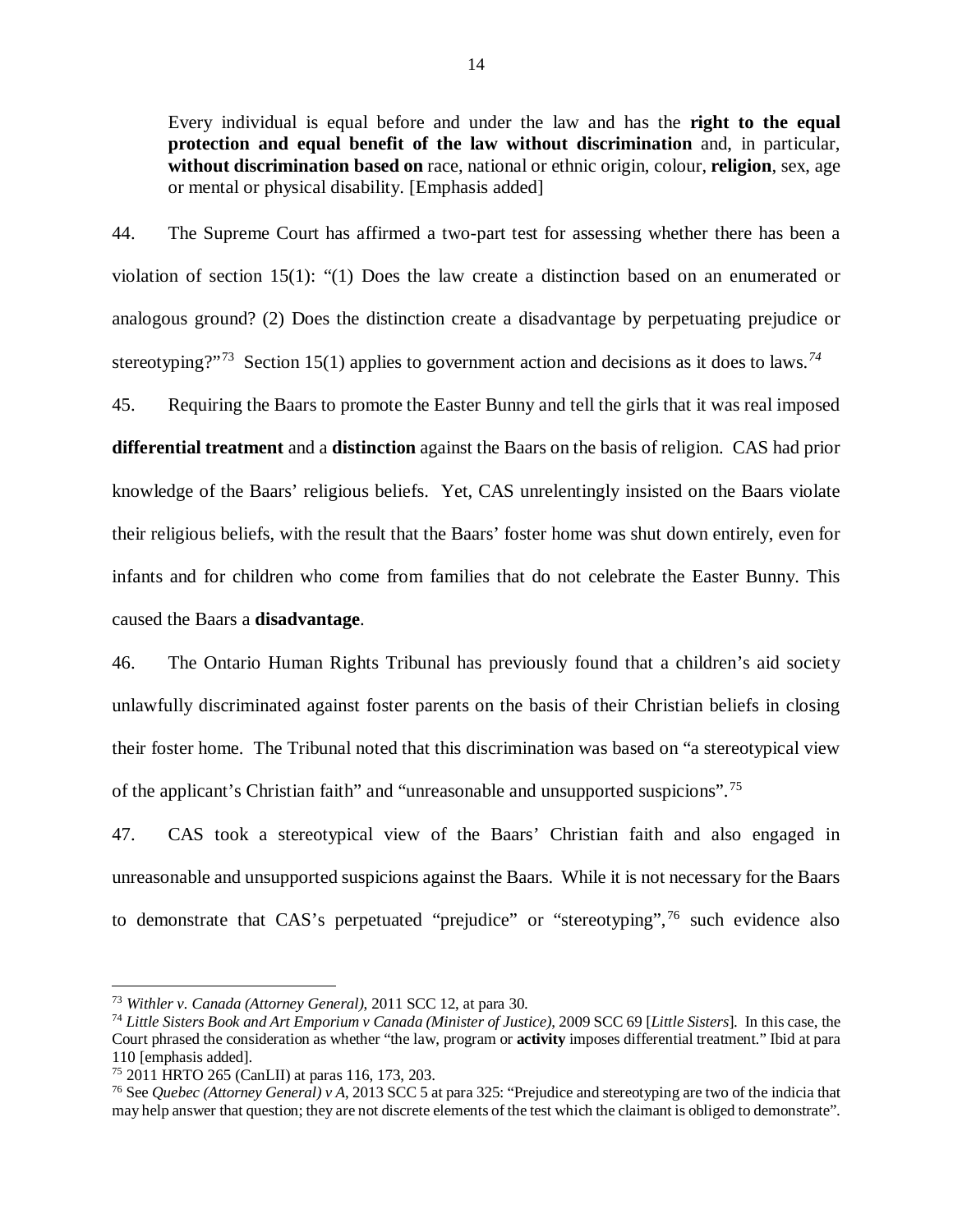supports a finding of **discrimination**. There is clearly prejudice and stereotyping in Ms. Lindsay's allegation that the Baars would not treat a same-sex couple well because of their Christian faith.<sup>[77](#page-17-0)</sup> Further, evidence of prejudice can be seen in CAS' criticism of the Baars' standards of dress, the Baars' regular church attendance, expressly excluding "religious tradition" and "beliefs" from CAS-required "respect", refusal to respect the Baars' religious beliefs and requiring that they be "willing to compromise" those beliefs.<sup>[78](#page-17-1)</sup> These actions and positions taken by CAS against the Baars also discriminate against other Christians, and indeed against devout people of any faith or belief who will not "compromise" their convictions,<sup>[79](#page-17-2)</sup> preventing them from participating in the meaningful service of foster care. [80](#page-17-3) As an instrument of the government under the *Act*, CAS must "not use its powers in such a way as to promote the participation of certain believers or nonbelievers in public life to the detriment of others."[81](#page-17-4) 

48. CAS' actions in this case discriminate against the Baars based on their religious beliefs, and will prevent others with sincere convictions from serving in the public service of foster care, contrary to section 15(1) of the *Charter*. [82](#page-17-5)

<span id="page-17-0"></span> $^{77}$  Baars Affidavit, para 20, CAR Vol 1, Tab 3, p 19. Precisely this kind of reasoning has been soundly rejected by the Supreme Court of Canada. See *Trinity Western University v. College of Teachers (British Columbia)*, 2001 SCC 31 at paras 35-39.

<span id="page-17-1"></span><sup>78</sup> Case Note, December 23, 2015, CAR Vol 1, Tab 5(G), p 252; Verticchio Interview, CAR Vol 2, Tab 6(A), p 322; Case Note, February 24, 2016, CAR Vol 1, Tab 5(U), p 307. Case Note, February 29, 2016, CAR Vol 1, Tab 5(W); Resource Closing Summary, CAR Vol 1, Tab BB, p 319.

<span id="page-17-2"></span><sup>&</sup>lt;sup>79</sup> See Letter from CAS, dated March 16, 2016, para 5, CAR 1, Tab 3(F), p 192; see also Supervision Case Note, dated February 26, 2016, CAR Vol 1, Tab 5(V), p 309.

<span id="page-17-3"></span><sup>80</sup> See Lindsay Transcript, CAR Vol 2, Tab 9, p 381-83, showing Ms. Lindsay's unfamiliarity with the origins of the Easter (or "Eostre") Bunny.

<span id="page-17-4"></span><sup>81</sup> *Saguenay* at para 76.

<span id="page-17-5"></span><sup>&</sup>lt;sup>82</sup> CAS' requirement of the Baars that they promote Santa Claus and the Easter Bunny and communicate an admitted lie to the girls, is based on a the line of thinking that would also require foster parents to celebrate the religious traditions of Easter (Christianity), Eid (Islam) or the Passover (Judaism). Lindsay Transcript, CAR Vol 2, Tab 9, pp 398-99.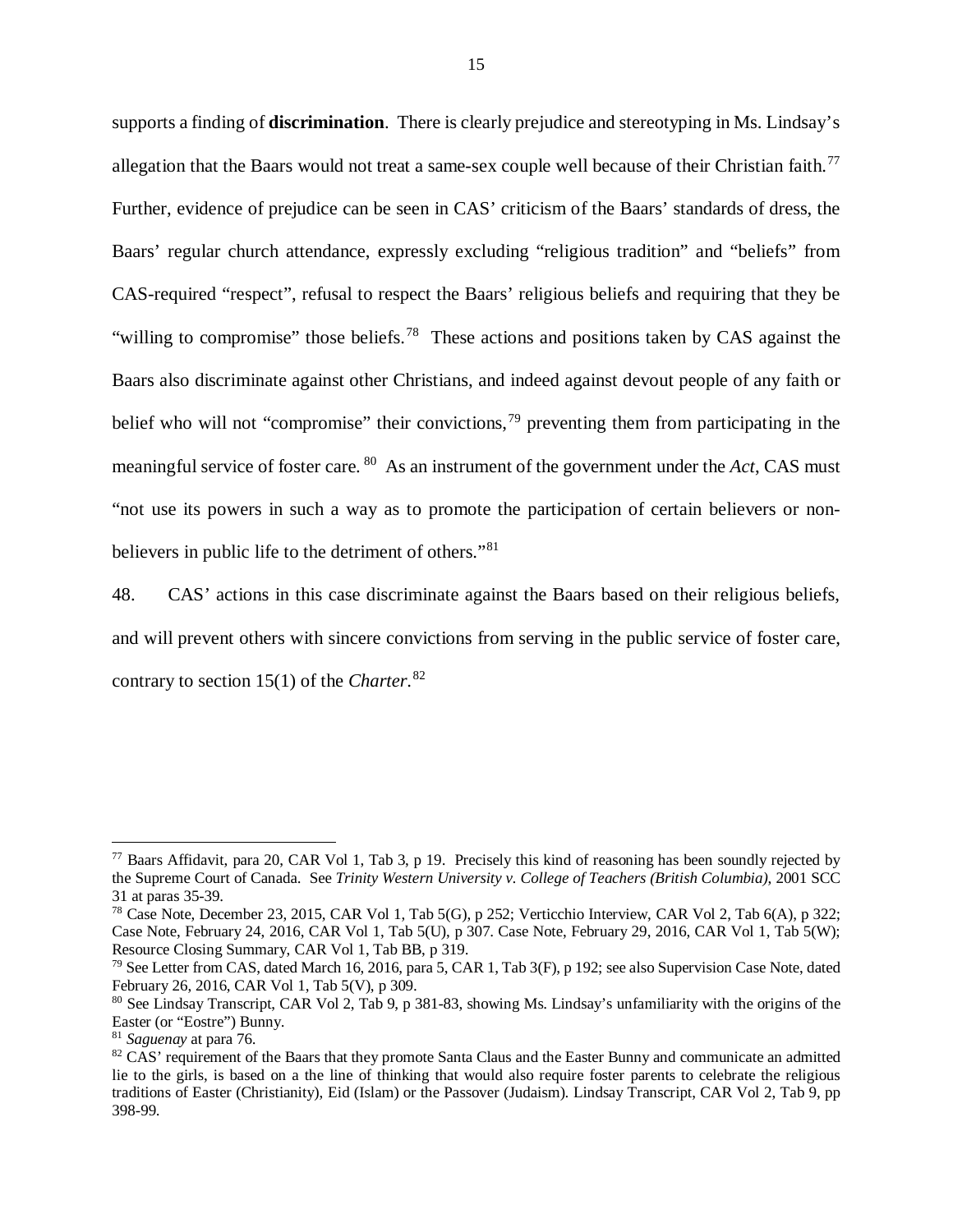### **PART IV: Justifications for breach**

### <span id="page-18-1"></span><span id="page-18-0"></span>**A. CAS's Actions are not "Prescribed by Law"**

49. Section 1 of the *Charter* guarantees the above rights and freedoms "subject only to such reasonable limits prescribed by law as can be demonstrably justified in a free and democratic society." However, "[v]iolative conduct by government officials that is not authorized by statute is not 'prescribed by law' and cannot therefore be justified under s. 1."[83](#page-18-3)

50. Thus, in the case of *Little Sisters* where customs officials were found to have interpreted and applied the Customs legislation in a discriminatory manner against homosexual materials, the Court held that those issues would "proceed directly to the remedy phase of the analysis."<sup>[84](#page-18-4)</sup>

51. Similarly, in the present case, CAS has no statutory mandate to force the Baars to actively promote belief in the Easter Bunny and tell the girls it is real. Thus, CAS' conduct cannot be justified under section 1 of the *Charter*.

#### <span id="page-18-2"></span>**B. Standard of Review for Line Decisions Limiting** *Charter* **Rights**

52. The Supreme Court of Canada has held that it will review an "adjudicated administrative decision" to determine whether "the decision-maker disproportionately, and therefore unreasonably, limited a *Charter* right."<sup>[85](#page-18-5)</sup> The Court further described this analysis:

In the *Charter* context, the reasonableness analysis is one that centres on proportionality, that is, on **ensuring that the decision interferes with the relevant** *Charter* **guarantee no more than is necessary given the statutory objectives.**[86](#page-18-6)

53. In a recent decision from the Court of Appeal of Ontario, Justice Lauwers, joined by Justice Miller, criticized applying a deferential standard of review to a "line decision" made in a context

<span id="page-18-4"></span><span id="page-18-3"></span><sup>83</sup> *Little Sisters*, at para 141.

<span id="page-18-5"></span><sup>84</sup> Ibid. 85 *Doré v Barreau du Québec,* <sup>2012</sup> SCC 12 [*Doré*], at paras 4-6.

<span id="page-18-6"></span><sup>86</sup> *Doré* at para 7 [emphasis added]; see also *Loyola* at para 39: "A proportionate balancing is one that gives effect, as fully as possible to the *Charter* protections at stake given the particular statutory mandate."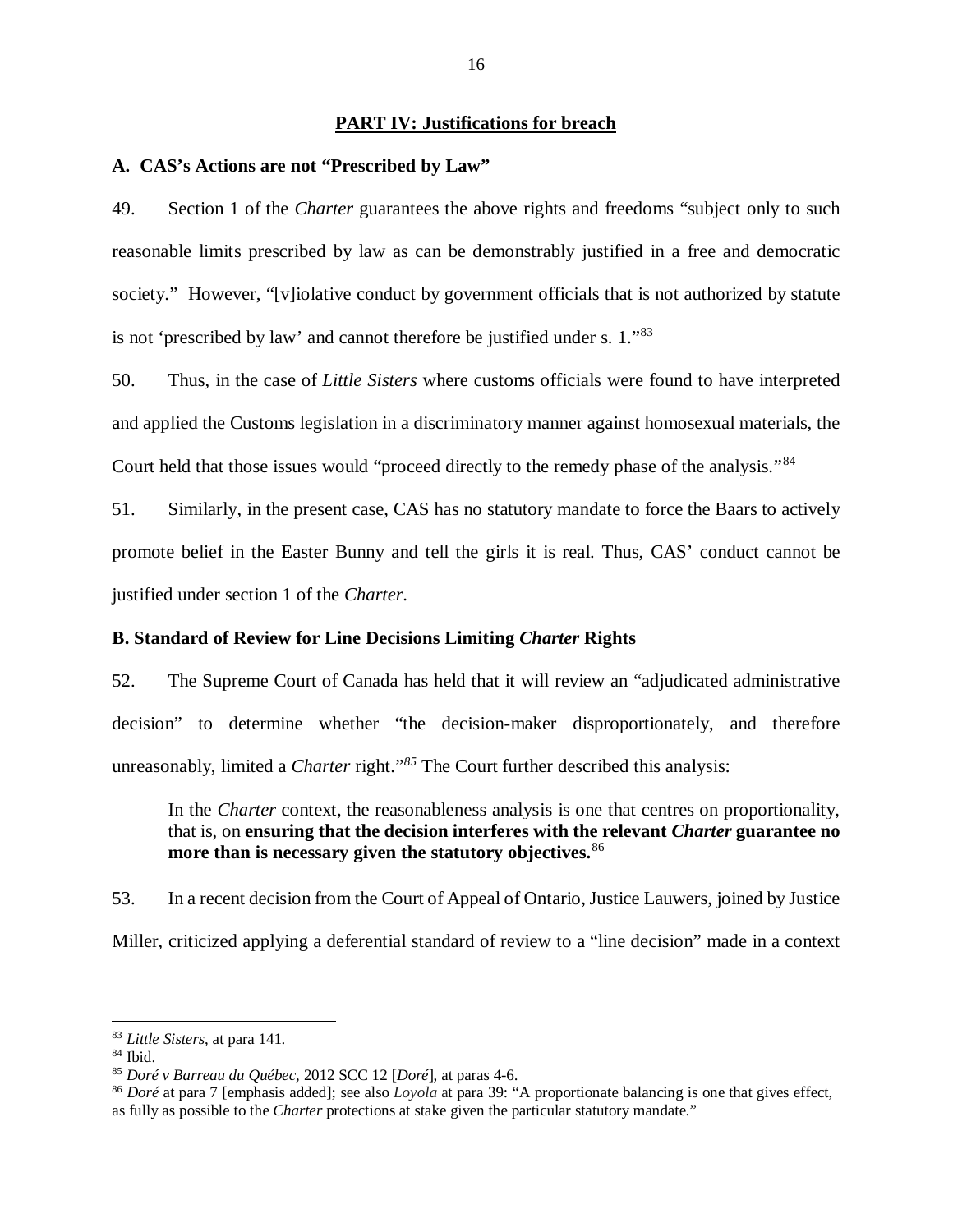"that would not yield 'an adjudicated administrative decision".<sup>[87](#page-19-0)</sup> Their criticism focused on the importance of ensuring that the statutory objectives claimed by the decision maker are "pressing and substantial"; the need for there to be a proper exercise of the "justificatory muscles"<sup>[88](#page-19-1)</sup> prior to making a decision potentially violating the *Charter*; the inappropriateness of a deferential standard considering the doubtful ability of a line decision maker to reason from constitutional principles; and the partiality of line decision makers.<sup>[89](#page-19-2)</sup>

54. Justice Lauwers found that "[w]here a person challenges the decision of a line official on the basis that it violates a *Charter* right, there is every prospect that the first impartial decision maker in the sequence will be a court or other adjudicative tribunal."<sup>90</sup> Thus, he cautioned against deferring to a line decision maker – in that case educators, in this case social workers – on "constitutional matters", stating:

I would be reluctant to apply a robust concept of "reasonableness" burdened by a standing obligation of judicial deference to a line decision maker's discretionary decision. There is a real risk that a claimant's *Charter* rights will not be understood and will not be given effect by the line decision maker.  $91$ 

55. In addition to cautioning this Court against applying inappropriate deference, Justice

Lauwers provided the following guidance specifically applicable to the decision made in this case:

In my view, in order to justify a *Charter* limit, the record of evidence considered by the line decision maker should demonstrate the elements of accountability, intelligibility, adequacy and transparency courts expect from administrative tribunals.  $92^{\circ}$  $92^{\circ}$ 

<span id="page-19-0"></span><sup>87</sup> *ET v Hamilton-Wentworth District School Board*, 2017 ONCA 893 [*ET v Hamilton-Wentworth*] at para 112.

<span id="page-19-1"></span><sup>88</sup> "Justificatory muscles" refers to the considerations of "balance and proportionality" underlying a traditional *Oakes* analysis. See ibid at para 119, citing Doré at para 5 where the Court stated that "while a formulaic application of the *Oakes* test may not be workable in the context of an adjudicated decision, distilling its essence works the same justificatory muscles: balance and proportionality."

<span id="page-19-2"></span><sup>89</sup> *ET v Hamilton-Wentworth* at paras 116-124.

<span id="page-19-3"></span><sup>90</sup> *ET v Hamilton-Wentworth* at paras 124.

<span id="page-19-4"></span><sup>91</sup> *ET v Hamilton-Wentworth* at para 125.

<span id="page-19-5"></span><sup>92</sup> *ET v Hamilton-Wentworth* at para 120.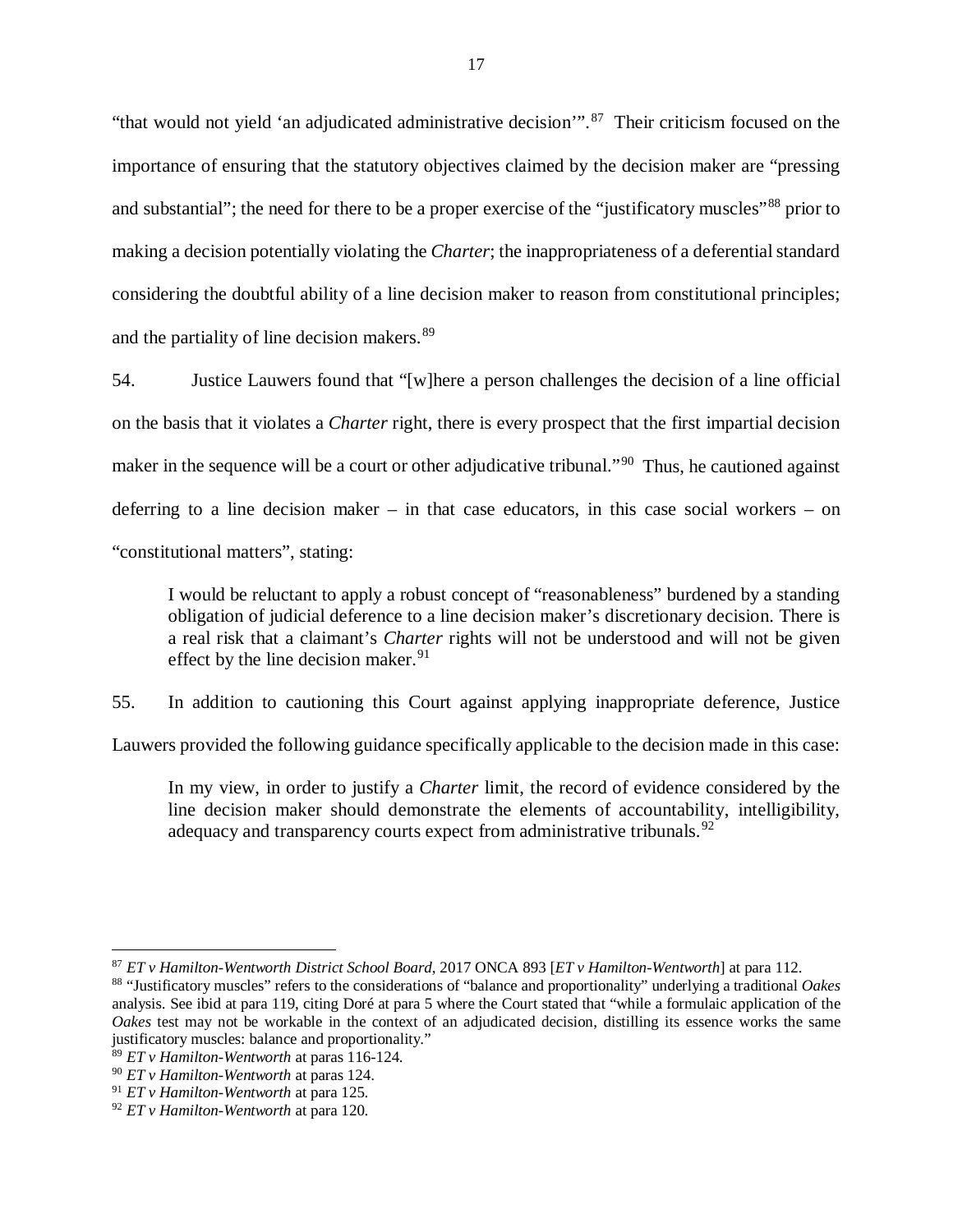#### <span id="page-20-0"></span>**C. CAS' Actions were Unreasonable and Violated the Girls' Best Interests**

56. The "paramount purpose" of the *Child and Family Services Act* is "to promote the best interests, protection and well-being of children."[93](#page-20-1) Specifically, the *Act* only authorizes CAS to "remove the child from a foster home ... where ... it is in the child's best interests to do so."<sup>94</sup>

57. Dr. Kufedlt, a child welfare expert, has provided her expert opinion that CAS lost sight of the best interests of the girls in this case, and risked traumatizing them.<sup>[95](#page-20-3)</sup> Thus, CAS' actions did not promote any "pressing and substantial" objective, but in fact directly undermined the "paramount purpose" of the *Act*: the "best interests, protection and well-being" of the girls. The Plans of Care for the girls do not show that girls need Santa Claus or the Easter Bunny; rather they state "[t]he goal for [blacked out] is to grow and develop in a stable, nurturing environment."<sup>[96](#page-20-4)</sup>

58. CAS claims to be acting pursuant to the wishes of the birth mother.<sup>[97](#page-20-5)</sup> This is not substantiated in the record.<sup>[98](#page-20-6)</sup> In fact, this CAS claim is contradicted by the birth mother's own direct communication to the Baars.<sup>[99](#page-20-7)</sup> Further, CAS was certainly not acting on the wishes of the birth mother when they decided to remove the girls from the Baars' home on less than 24 hours'

<span id="page-20-1"></span><sup>&</sup>lt;sup>93</sup> *Act*, section 1. Further, additional purposes of the Act are only so if "they are consistent with the best interests, protection and well-being of children." *Act,* section 2.

<span id="page-20-2"></span><sup>94</sup> *Act,* section 61(a).

<span id="page-20-3"></span><sup>&</sup>lt;sup>95</sup> Expert Opinion of Kathleen Kufeldt, May 8, 2017, CAR Vol 2, Tab 7(C), pp 342: "Removing the children with only one day's notice and without adequate preparation or explanation is a potentially traumatizing event. It is particularly damaging for children who have already experienced considerable disruption in their young lives.

<span id="page-20-4"></span><sup>&</sup>lt;sup>96</sup> See Plans of Care, CAR Vol 1, Tabs 5(M), (N), (O) and (P), pp 266-96. It should be noted that the "Child Profile" for one of the girls states a proclivity to lie and a need for "reassurance that foster parents are there", on account of the girls' past circumstances. Current Child Profile, December 22, 2015, CAR Vol 1, Tab 5(F), p 249-50.

<span id="page-20-5"></span><sup>&</sup>lt;sup>97</sup> Lindsay Affidavit, paras 11, 13, 16, 26, CAR Vol 1, Tab 4, pp 200-03; see also Supervision Case Note, dated February 26, 2016, para 1, CAR Vol 1, Tab 5(V), p 309.<br><sup>98</sup> In response to its undertaking to provide "[a]ny record(s) that the birth mother requested that the children have the

<span id="page-20-6"></span>excitement of the Easter Bunny and have that anticipation that, waking upon on Easter, they would get to look for Easter eggs and be able to partake in that celebration" (see CAR Vol 1, Tabs 5(A), (B) and (C), pp 209-14), CAS only cited the case note of February 24, 2016 (see CAR Tab 5(U), p 307) and the supervision case noted dated February 26, 2016 (see CAR Tab 5(V), p 309). In fact, these notes only repeat a vague claims that the birth mother "celebrates in a traditional manner and expects this will be the same for her children while in care."

<span id="page-20-7"></span> $99$  Communication book, CAR Vol 1, Tab  $5(E)$ , p 229.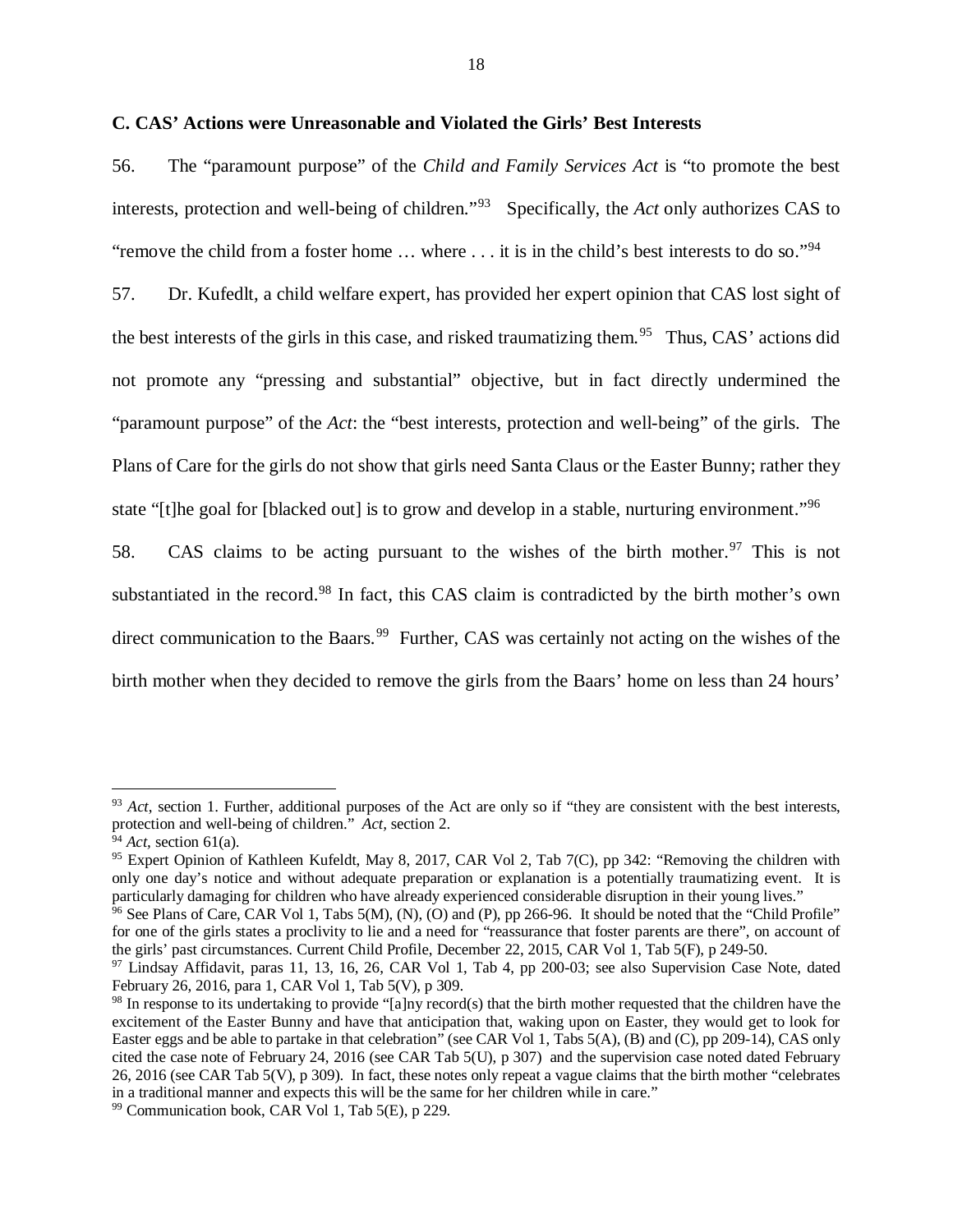notice. Astoundingly, CAS failed to even inform the mother to notify her of their decision until after the girls had been removed.<sup>100</sup>

59. In regard to this Court's task of "ensuring that the decision interferes with the relevant *Charter* guarantee no more than is necessary given the statutory objectives", not only does CAS' actions seriously violate the Baars' *Charter* rights under sections 2(a), 2(b) and 15(1), CAS' actions directly violate the relevant statutory objectives.

60. CAS' records and communication also fail to reveal any reason why CAS would refuse the Baars' proposed accommodations of allowing a CAS worker to promote the offending celebration, permitting the girls to go to an alternative home for the Easter weekend,  $^{101}$  $^{101}$  $^{101}$  or allowing the Baars to foster children not requiring these celebrations, including infants.<sup>102</sup> Indeed, the record reveals no reason why CAS could not permit the Baars' simple request to give the girls enough time to prepare to move. CAS has not met its burden to show that it was "necessary" to refuse to accommodate the Baars' requests.[103](#page-21-4)

61. CAS' records, including its March 16, 2016 letter to the Baars, show a lack of "accountability, intelligibility, adequacy and transparency". CAS' violation of the Baars' *Charter* rights was unreasonable and entirely disproportionate.

#### **PART V: Remedies**

<span id="page-21-0"></span>62. Under section 24(1) of the *Charter*, infringements of rights or freedoms guaranteed by the *Charter* may be remedied in any way that a court "considers appropriate and just in the

<span id="page-21-1"></span><sup>100</sup> Letter from James Wood, dated August 10, 2017, para #9, Letter from James Wood, dated August 18, 2017, CAR Vol 1, Tabs 5(B) and 5(C), p. 212-214.

<span id="page-21-2"></span> $101$  Baars Affidavit, para 19, CAR Vol 1, Tab 3, p 18.

<span id="page-21-3"></span><sup>102</sup> Baars Affidavit, para 24, CAR Vol 1, Tab 3, p 20.

<span id="page-21-4"></span><sup>103</sup> Multani, *ibid* at para 53 citing José Woehrling, **"**L'obligation d'Accommodement Raisonnable et l'Adaptation de la Société à la Diversité Religieuse," (1998) 43 *McGill L J* 325, at p 360 :"Anyone seeking to disregard the duty to accommodate **must show that it is necessary**, in order to achieve a legitimate and important legislative objective, to apply the standard in its entirety, without the exceptions sought by the claimant." [Emphasis added]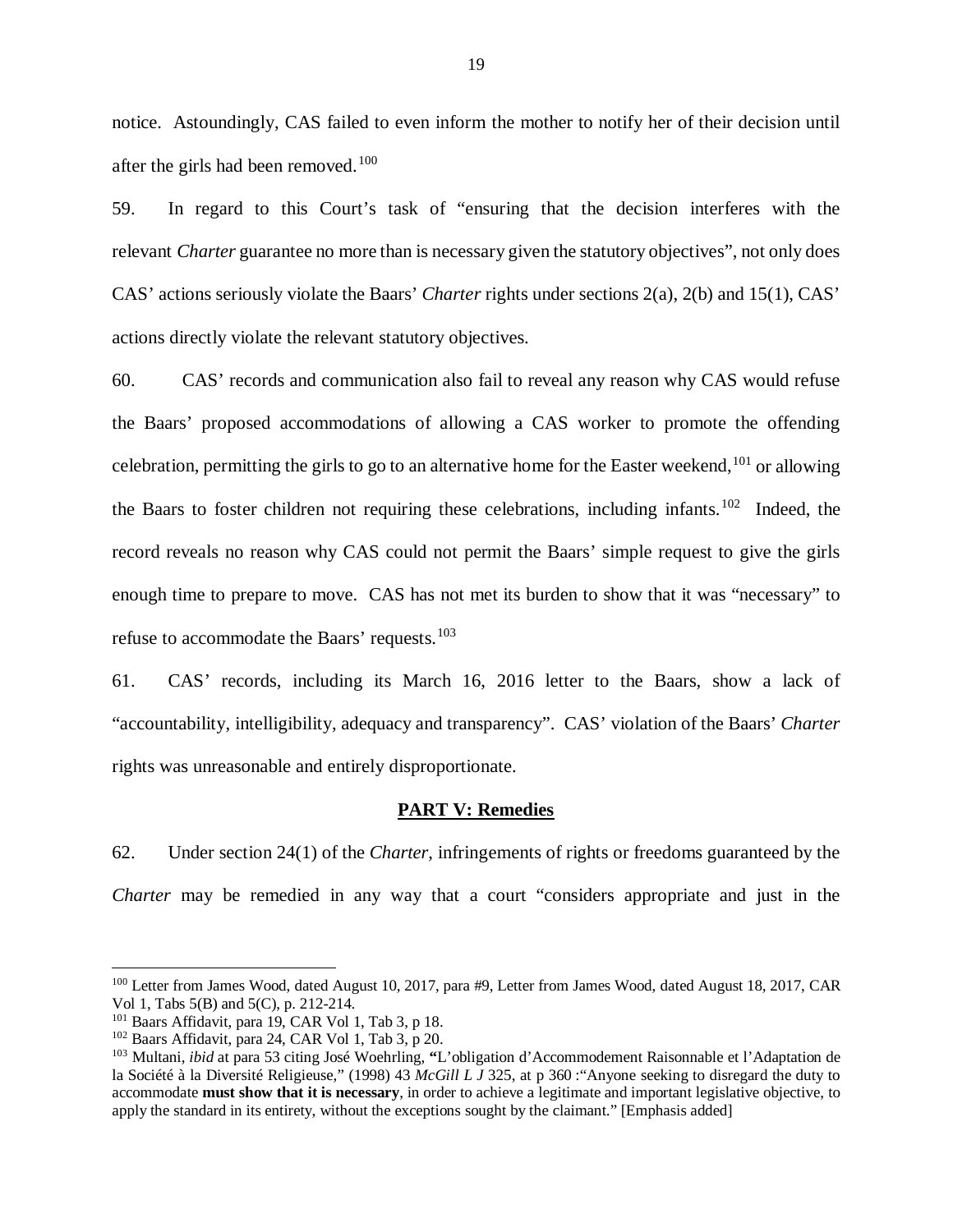circumstances." The Supreme Court has held that courts have a wide discretion under section 24(1) of the *Charter* to issue an appropriate remedy and that remedies should "meaningfully vindicate the rights and freedoms of the claimants".<sup>[104](#page-22-0)</sup>

63. The Baars maintain a desire to serve as either foster or adoptive parents.<sup>105</sup> Yet, on account of their refusal to tell the girls that the Easter Bunny is real, which was based on their sincerelyheld religious beliefs, the Baars had their foster girls removed and their foster home permanently closed. Given the drastic steps taken by CAS against the Baars, other child welfare agencies reviewing "the previous involvement of a child welfare organization" with the Baars are likely to have serious red flags, which will likely prevent the Baars from fostering or adopting children.<sup>[106](#page-22-2)</sup>

64. The Supreme Court has held that "[a] court can properly issue a declaratory remedy so long as it has the jurisdiction over the issue at bar, the question before the court is real and not theoretical, and the person raising it has a real interest to raise it." [107](#page-22-3) Those factors are met in this case. Further a declaration is "an effective and flexible remedy for the settlement of real disputes".<sup>[108](#page-22-4)</sup> It should be presumed that government agencies, including child welfare agencies, will respect the declarations and orders of the Court.

65. The Baars therefore reiterate their request for the Declarations and Order applied for in their Notice of Application. Thus, the fact that CAS' violated the Baars' *Charter* rights by removing the girls against their best interests and closing the Baars' foster home will be recognized and remedied so other child welfare agencies do not reject the Baars based on CAS' actions.

<span id="page-22-0"></span><sup>104</sup> *Vancouver (City) v Ward*, 2010 SCC 27 at paras 16-21.

<span id="page-22-1"></span> $105$  Baars Affidavit, para 35, CAR Vol 1, Tab 3, p 23.

<span id="page-22-2"></span><sup>106</sup> See Case Note, April 6, 2016, para 5, CAR Vol 1, Tab 5(Z), p 316.

<span id="page-22-3"></span><sup>107</sup> *Canada (Prime Minister) v Khadr*, 2010 SCC 3, at para 46.

<span id="page-22-4"></span><sup>108</sup> *R v Gamble*, [1988] 2 SCR 595, 649.